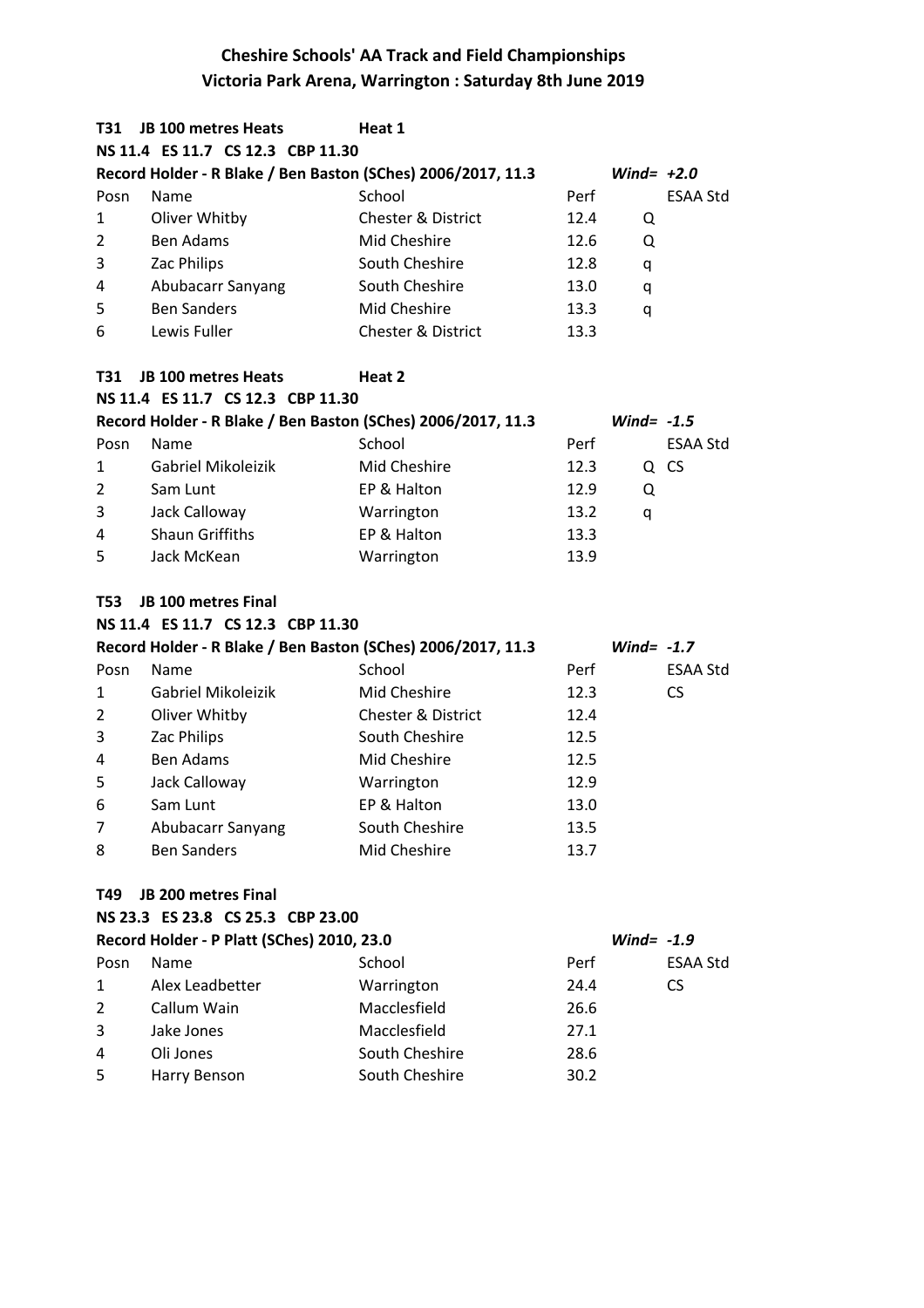| T39            | <b>JB 300 metres Final</b>                                                               |                               |        |                 |
|----------------|------------------------------------------------------------------------------------------|-------------------------------|--------|-----------------|
|                | NS 36.8 ES 37.8 CS 40.0 CBP 36.70                                                        |                               |        |                 |
|                | Record Holder - T Baines (Warr) 2015, 36.7                                               |                               |        |                 |
| Posn           | Name                                                                                     | School                        | Perf   | <b>ESAA Std</b> |
| 1              | Sam Doe                                                                                  | Mid Cheshire                  | 40.0   | <b>CS</b>       |
| $\overline{2}$ | Fergus Garland                                                                           | EP & Halton                   | 41.2   |                 |
| 3              | Tom Kud                                                                                  | Mid Cheshire                  | 44.1   |                 |
| 4              | Aled Robinson                                                                            | South Cheshire                | 44.9   |                 |
| 5              | Luke Foley                                                                               | EP & Halton                   | 46.0   |                 |
| T43            | <b>JB 800 metres Final</b>                                                               |                               |        |                 |
|                | NS 2:02.0 ES 2:04.0 CS 2:13.0 CBP 2:01.60                                                |                               |        |                 |
|                | <b>Record Holder - J Birtles (Halt) 2015, 2:01.6</b>                                     |                               |        |                 |
| Posn           | Name                                                                                     | School                        | Perf   | <b>ESAA Std</b> |
| 1              | Zak Kempster Downe                                                                       | <b>Chester &amp; District</b> | 2:09.7 | <b>CS</b>       |
| 2              | Patrick Griffith                                                                         | Mid Cheshire                  | 2:13.3 |                 |
| 3              | Sam Hollins                                                                              | <b>Chester &amp; District</b> | 2:14.8 |                 |
| 4              | Nathan Bloomfield                                                                        | <b>Chester &amp; District</b> | 2:17.0 |                 |
| 5              | Leyton Holden                                                                            | Warrington                    | 2:19.3 |                 |
| 6              | James Knockton                                                                           | Macclesfield                  | 2:20.1 |                 |
| 7              | Solomon Lever                                                                            | EP & Halton                   | 2:24.0 |                 |
| 8              | Oli Marland                                                                              | Macclesfield                  | 2:24.4 |                 |
| 9              | <b>Tom Brookes</b>                                                                       | South Cheshire                | 2:24.8 |                 |
| 10             | Harry Lea                                                                                | South Cheshire                | 2:25.4 |                 |
| 11             | James Beake                                                                              | South Cheshire                | 2:28.9 |                 |
| 12             | <b>Ben Pucill</b>                                                                        | Warrington                    | 2:29.7 |                 |
| 13             | <b>Marcus Trevithick</b>                                                                 | Warrington                    | 2:31.6 |                 |
| 14             | Dec Ingham                                                                               | Mid Cheshire                  | 2:36.1 |                 |
| 15             | Ben Latham                                                                               | Mid Cheshire                  | 2:37.2 |                 |
| T9             | <b>JB 1500 metres Final</b>                                                              |                               |        |                 |
|                | NS 4:13.0 ES 4:20.0 CS 4:36.0 CBP 4:13.30<br>Record Holder - J Adams (Macc) 1989, 4:13.3 |                               |        |                 |
| Posn           | Name                                                                                     | School                        | Perf   | <b>ESAA Std</b> |
| 1              | Jake Wilson                                                                              | South Cheshire                | 4:24.4 | CS.             |
| 2              | Jamie Richardson                                                                         | <b>Chester &amp; District</b> | 4:26.2 | <b>CS</b>       |
| 3              | Philip Goodfellow                                                                        | Macclesfield                  | 4:28.8 | <b>CS</b>       |
| 4              | <b>Dylan Carney</b>                                                                      | Mid Cheshire                  | 4:30.3 | <b>CS</b>       |
| 5              | Erik Marshall                                                                            | Warrington                    | 4:40.9 |                 |
| 6              |                                                                                          | Macclesfield                  | 4:45.5 |                 |
| 7              | Ben Hamilton Ryan                                                                        | South Cheshire                |        |                 |
|                | <b>Elliott Davis-Hayes</b><br>Joshua Williamson                                          | Mid Cheshire                  | 4:52.8 |                 |
| 8              |                                                                                          |                               | 4:56.6 |                 |
| 9              | Haruto Greenland                                                                         | <b>Chester &amp; District</b> | 4:59.3 |                 |
| 10             | Will Nettle                                                                              | Macclesfield                  | 5:04.8 |                 |

11 Oliver Ibbotson South Cheshire 5:11.0 12 Dan Willetts Chester & District 5:14.3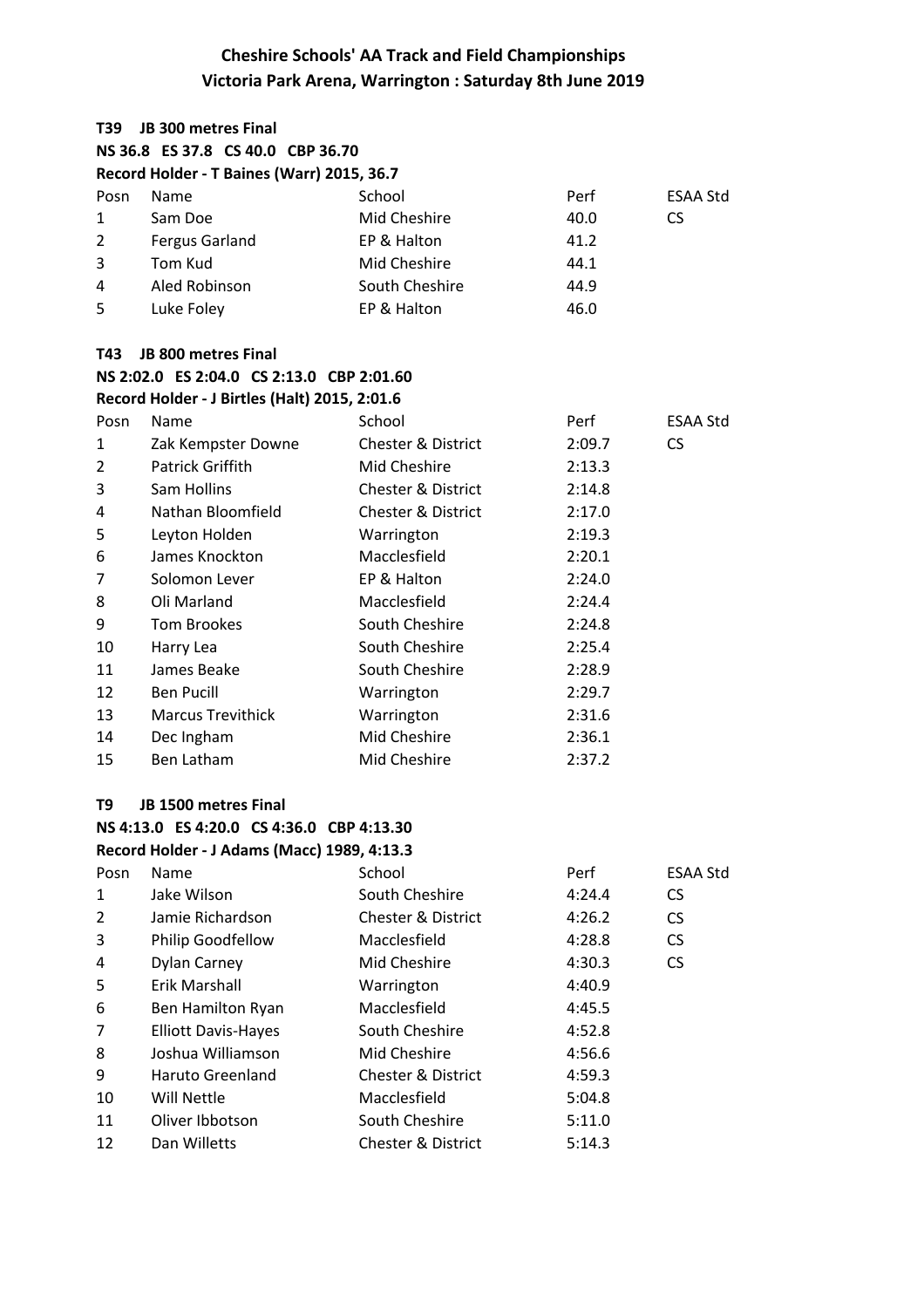| T20  | JB 80 metres Hurdles (84.0cm) Final                      |                               |            |                 |
|------|----------------------------------------------------------|-------------------------------|------------|-----------------|
|      | NS 11.6 ES 12.0 CS 12.9 CBP 11.50                        |                               |            |                 |
|      | Record Holder - D Bradley (Macc) 1991, 11.5              |                               |            | Wind= $+2.6$    |
| Posn | Name                                                     | School                        | Perf       | <b>ESAA Std</b> |
| 1    | Drew Bradley                                             | South Cheshire                | 11.8       | ES              |
| 2    | <b>Finlay Nugent</b>                                     | Mid Cheshire                  | 13.6       |                 |
| 3    | <b>Harry Green</b>                                       | <b>Chester &amp; District</b> | 14.7       |                 |
| 4    | Luca Warwick                                             | <b>Chester &amp; District</b> | 14.9       |                 |
| 5    | <b>Ethan George</b>                                      | Mid Cheshire                  | 15.3       |                 |
| 6    | Jack Carson                                              | Mid Cheshire                  | 17.0       |                 |
| 7    | James Rudd                                               | <b>Chester &amp; District</b> | <b>DNF</b> |                 |
| F32  | <b>JB Long Jump</b>                                      |                               |            |                 |
|      | NS 5.95 ES 5.80 CS 5.45 CBP 5.79                         |                               |            |                 |
|      | Record Holder - R Watson (ElPort) 1982, 5.79             |                               |            |                 |
| Posn | Name                                                     | School                        | Perf       | <b>ESAA Std</b> |
| 1    | <b>Alex Causton</b>                                      | <b>Mid Cheshire</b>           | 5.39       |                 |
| 2    | Owen Verdon                                              | South Cheshire                | 5.18       |                 |
| 3    | <b>Tom Danson</b>                                        | Macclesfield                  | 4.90       |                 |
| 4    | Dylan Cooper                                             | Mid Cheshire                  | 4.13       |                 |
| 5    | <b>Ethan Colls</b>                                       | Mid Cheshire                  | 4.08       |                 |
| 6    | Zach Bennett                                             | South Cheshire                | 4.00       |                 |
| F6   | <b>JB High Jump</b><br>NS 1.78 ES 1.72 CS 1.60 CBP 1.85  |                               |            |                 |
|      |                                                          |                               |            |                 |
|      | Record Holder - Jacob Thompson (Macc) 2017, 1.85<br>Name | School                        |            | <b>ESAA Std</b> |
| Posn | Jacob Foster                                             | Mid Cheshire                  | Perf       |                 |
| 1    | Ethan Pender                                             | South Cheshire                | 1.50       |                 |
| 2    |                                                          |                               | 1.50       |                 |
| 3    | Kieran Balmer                                            | South Cheshire                | 1.30       |                 |
| 4    | <b>Connor Davies Jones</b>                               | Chester & District            | 1.25       |                 |
| F17  | <b>JB Triple Jump</b>                                    |                               |            |                 |
|      | NS 12.40 ES 12.00 CS 11.45 CBP 12.23                     |                               |            |                 |
|      | Record Holder - P Bakes (MidChes) 1983, 12.23            |                               |            |                 |
| Posn | Name                                                     | School                        | Perf       | ESAA Std        |
| 1    | Owen Jackson                                             | Mid Cheshire                  | 10.33      |                 |
| 2    | Jason Statham                                            | South Cheshire                | 10.04      |                 |
| 3    | James Kendall                                            | Mid Cheshire                  | 9.80       |                 |
| 4    | Dorian Jedrzejczyk                                       | South Cheshire                | 9.61       |                 |
| 5    | Owen Branthwaite                                         | Macclesfield                  | 9.41       |                 |
| 6    | Lewis Johnstone                                          | Macclesfield                  | 9.40       |                 |
| 7    | Harry Godwin                                             | Mid Cheshire                  | 9.27       |                 |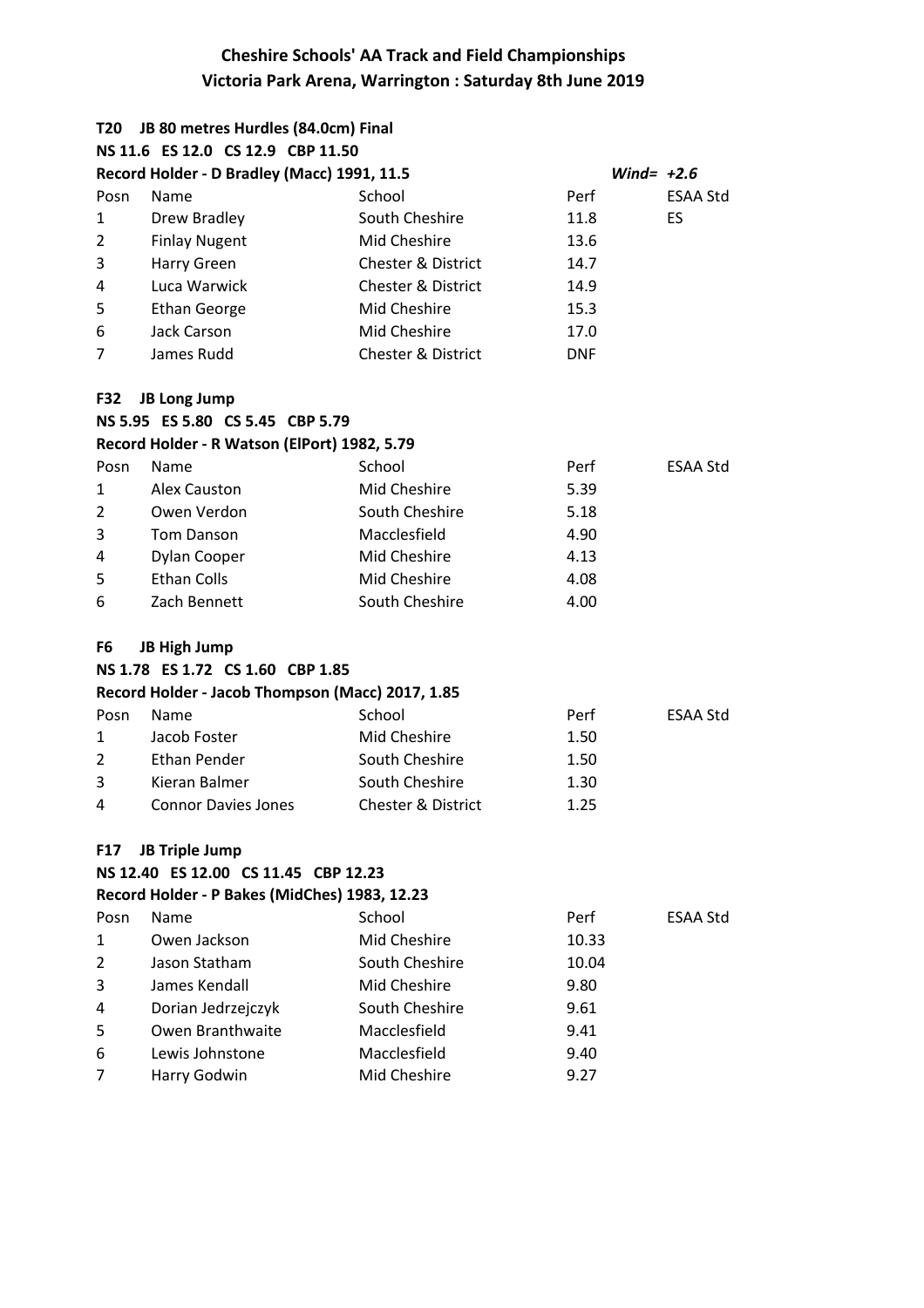### $IP$  Chat  $AV$

| F21            | <b>JB Shot 4Kg</b>                             |                               |       |                 |
|----------------|------------------------------------------------|-------------------------------|-------|-----------------|
|                | NS 13.30 ES 12.30 CS 11.20 CBP 16.00           |                               |       |                 |
|                | Record Holder - J Nicholls (NChes) 1980, 16.00 |                               |       |                 |
| Posn           | Name                                           | School                        | Perf  | ESAA Std        |
| 1              | Josh MacAndrew                                 | <b>Chester &amp; District</b> | 10.92 |                 |
| 2              | Ryley Kiernan                                  | Mid Cheshire                  | 10.86 |                 |
| 3              | Sam Wisden                                     | Macclesfield                  | 9.64  |                 |
| 4              | Luke Kelly                                     | Mid Cheshire                  | 9.51  |                 |
| 5              | Luke Thomas                                    | South Cheshire                | 9.12  |                 |
| 6              | Jack Ryder                                     | Mid Cheshire                  | 9.04  |                 |
| 7              | Archie Lea                                     | South Cheshire                | 8.77  |                 |
| F27            | JB Javelin 600g                                |                               |       |                 |
|                | NS 47.00 ES 44.00 CS 39.00 CBP 49.92           |                               |       |                 |
|                | Record Holder - K Buckley (NChes) 1979, 49.92  |                               |       |                 |
| Posn           | Name                                           | School                        | Perf  | ESAA Std        |
| 1              | Oliver Atkinson                                | South Cheshire                | 44.69 | ES              |
| 2              | Remi Livesey                                   | Mid Cheshire                  | 31.16 |                 |
| 3              | Dylan Darlington                               | Mid Cheshire                  | 28.24 |                 |
| 4              | <b>Thomas Stokes</b>                           | South Cheshire                | 27.98 |                 |
| 5              | Josh Ginty                                     | South Cheshire                | 26.65 |                 |
| 6              | Rohan Jenson                                   | Macclesfield                  | 26.27 |                 |
| 7              | Leo Hewitt                                     | <b>Chester &amp; District</b> | 23.23 |                 |
| 8              | Ally Murphy                                    | South Cheshire                | 18.67 |                 |
| 9              | Tom Brierley                                   | Macclesfield                  | 13.28 |                 |
| F29            | JB Discus 1.25Kg                               |                               |       |                 |
|                | NS 38.00 ES 35.00 CS 30.50 CBP 39.64           |                               |       |                 |
|                | Record Holder - S Firth (nChes) 1981, 39.64    |                               |       |                 |
| Posn           | Name                                           | School                        | Perf  | <b>ESAA Std</b> |
| 1              | <b>Ben Thorne</b>                              | Mid Cheshire                  | 29.99 |                 |
| $\overline{2}$ | Ryan Vickerstaff                               | Macclesfield                  | 26.68 |                 |
| 3              | R Dickson                                      | Mid Cheshire                  | 25.48 |                 |
| 4              | Mat Daly Pattison                              | Macclesfield                  | 24.78 |                 |
| 5              | Jacob Lee                                      | Chester & District            | 23.62 |                 |
| 6              | <b>Oliver Power</b>                            | Mid Cheshire                  | 23.17 |                 |
| 7              | Zack Pederson                                  | South Cheshire                | 21.37 |                 |
| 8              | Oliver Jones                                   | South Cheshire                | 21.34 |                 |
| 9              | Huw Dalrymple                                  | <b>Chester &amp; District</b> | 18.33 |                 |
| 10             | James Beck                                     | South Cheshire                | 11.83 |                 |
| F <sub>1</sub> | <b>JB Hammer 4Kg</b>                           |                               |       |                 |
|                | NS 45.00 ES 38.00 CS 31.00 CBP 51.02           |                               |       |                 |
|                | Record Holder - N Williams (SChes) 1996, 51.02 |                               |       |                 |
| Posn           | Name                                           | School                        | Perf  | ESAA Std        |
| 1              | Isaac Milichip                                 | Mid Cheshire                  | 24.64 |                 |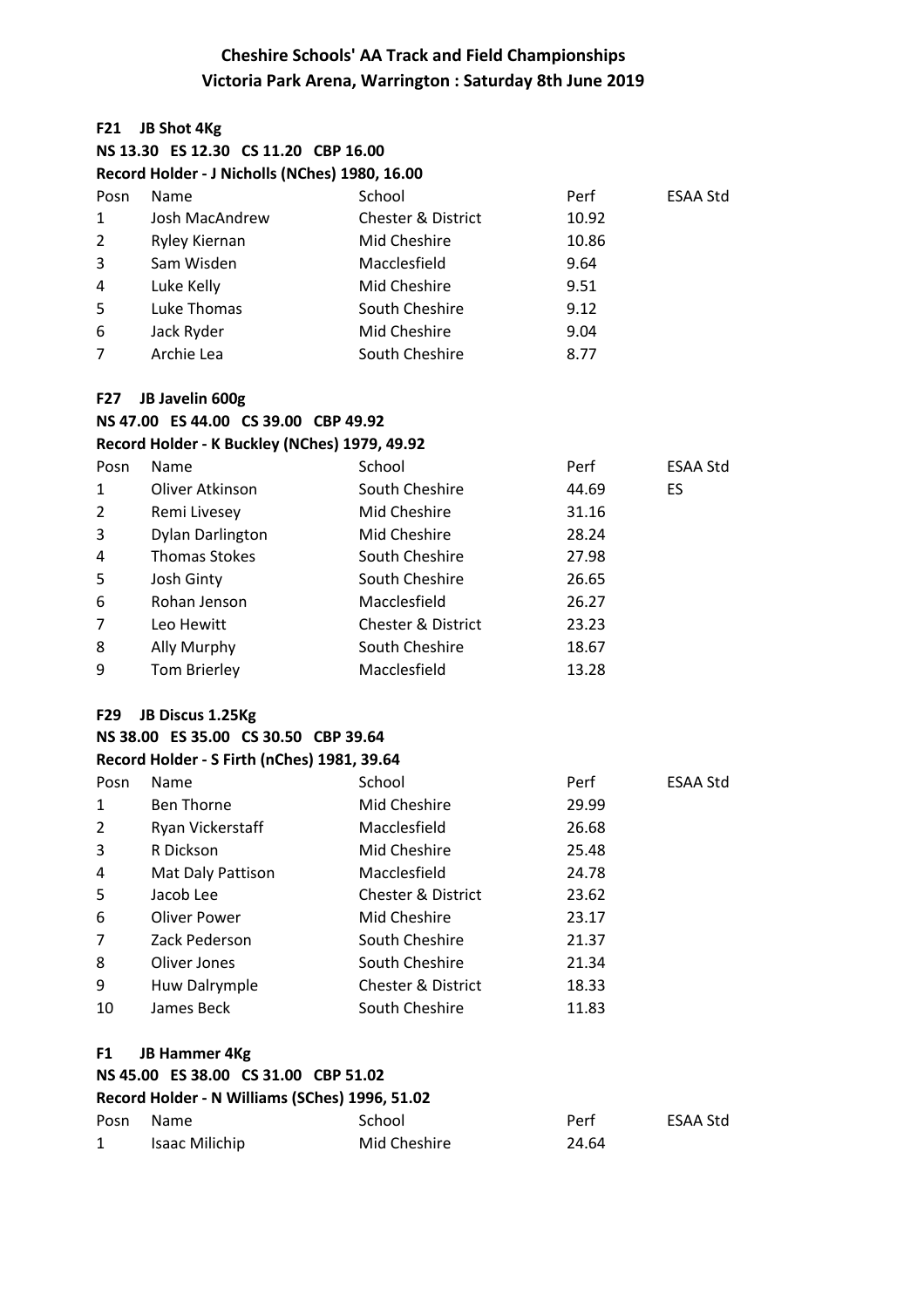| T55  | <b>IB 100 metres Final</b>                      |                                                               |        |                 |
|------|-------------------------------------------------|---------------------------------------------------------------|--------|-----------------|
|      | NS 11.0 ES 11.2 CS 11.7 CBP 11.00               |                                                               |        |                 |
|      |                                                 | Record Holder - Fisayo Williamson-Taylor (MidChes) 2016, 11.0 |        | Wind= $+1.6$    |
| Posn | Name                                            | School                                                        | Perf   | <b>ESAA Std</b> |
| 1    | Jadon Allen                                     | EP & Halton                                                   | 11.5   | <b>CS</b>       |
| 2    | Rorio Zheng                                     | Warrington                                                    | 11.9   |                 |
| 3    | George Kirby                                    | Mid Cheshire                                                  | 12.3   |                 |
| 4    | Aaron Smith                                     | Mid Cheshire                                                  | 12.8   |                 |
| T51  | <b>IB 200 metres Final</b>                      |                                                               |        |                 |
|      | NS 22.2 ES 22.7 CS 24.0 CBP 21.90               |                                                               |        |                 |
|      | Record Holder - L Clowes (SChes) 2009, 21.9     |                                                               |        | Wind= $-1.6$    |
| Posn | Name                                            | School                                                        | Perf   | <b>ESAA Std</b> |
| 1    | Theo Danquah                                    | Warrington                                                    | 23.9   | <b>CS</b>       |
| 2    | Jake Bradley                                    | South Cheshire                                                | 24.1   |                 |
| 3    | Luke Gabb                                       | Macclesfield                                                  | 25.8   |                 |
| 4    | Sam Law                                         | Mid Cheshire                                                  | 26.3   |                 |
| 5    | K McDonnagh                                     | Mid Cheshire                                                  | 27.3   |                 |
| 6    | Varghese Sabu                                   | South Cheshire                                                | 27.9   |                 |
| T38  | <b>IB 400 metres Final</b>                      |                                                               |        |                 |
|      | NS 49.5 ES 51.1 CS 53.4 CBP 49.90               |                                                               |        |                 |
|      | Record Holder - J Stringer (MidChes) 2007, 49.9 |                                                               |        |                 |
| Posn | Name                                            | School                                                        | Perf   | <b>ESAA Std</b> |
| 1    | Matthew Webb                                    | <b>Chester &amp; District</b>                                 | 52.1   | <b>CS</b>       |
| 2    | <b>Ben Verbickas</b>                            | South Cheshire                                                | 52.6   | <b>CS</b>       |
| 3    | Joe Flory                                       | <b>Chester &amp; District</b>                                 | 54.8   |                 |
| 4    | Joe Herbert                                     | Macclesfield                                                  | 55.4   |                 |
| 5    | Ben Rutherford                                  | <b>Chester &amp; District</b>                                 | 55.9   |                 |
| 6    | <b>Ben Scott</b>                                | Mid Cheshire                                                  | 58.7   |                 |
| 7    | Jack Oakes                                      | South Cheshire                                                | 59.5   |                 |
| 8    | <b>Oscar Buckley</b>                            | Mid Cheshire                                                  | 59.8   |                 |
| T45  | <b>IB 800 metres Final</b>                      |                                                               |        |                 |
|      | NS 1:55.0 ES 1:57.0 CS 2:05.0 CBP 1:55.30       |                                                               |        |                 |
|      | Record Holder - J Adams (Macc) 1991, 1:55.3     |                                                               |        |                 |
| Posn | Name                                            | School                                                        | Perf   | <b>ESAA Std</b> |
| 1    | Sam Stevens                                     | South Cheshire                                                | 2:02.8 | <b>CS</b>       |
| 2    | Liam Prestwich                                  | South Cheshire                                                | 2:04.3 | <b>CS</b>       |
| 3    | <b>Eddie Mills</b>                              | South Cheshire                                                | 2:13.3 |                 |
| 4    | <b>Jake Roberts</b>                             | South Cheshire                                                | 2:14.1 |                 |
| 5    | Lewis Edwards                                   | Mid Cheshire                                                  | 2:15.0 |                 |
| 6    | <b>Fraser Campbell</b>                          | <b>Chester &amp; District</b>                                 | 2:15.9 |                 |
| 7    | Sam Jackson                                     | Macclesfield                                                  | 2:16.2 |                 |
| 8    | J Campbell                                      | Mid Cheshire                                                  | 2:16.2 |                 |
| 9    | Alex Eden                                       | Mid Cheshire                                                  | 2:25.0 |                 |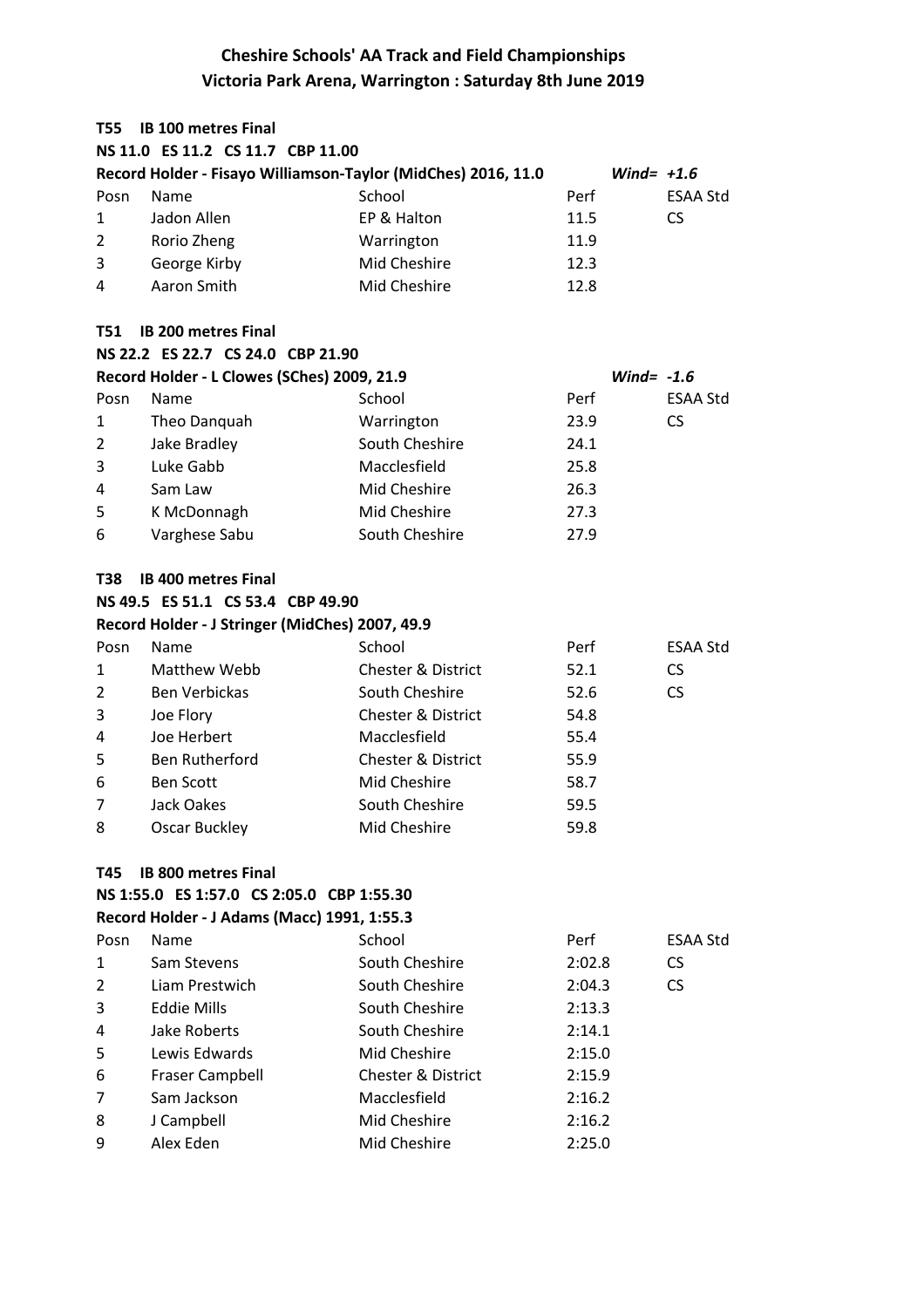| T3              | <b>IB 1500 metres Final</b>                      |                               |              |                 |
|-----------------|--------------------------------------------------|-------------------------------|--------------|-----------------|
|                 | NS 4:03.0 ES 4:06.0 CS 4:20.0 CBP 4:07.30        |                               |              |                 |
|                 | Record Holder - S Broadhurst (Warr) 2007, 4:07.3 |                               |              |                 |
| Posn            | Name                                             | School                        | Perf         | <b>ESAA Std</b> |
| 1               | <b>Raif Serif</b>                                | South Cheshire                | 4:11.7       | CS.             |
| $\overline{2}$  | Joel Birchall                                    | Warrington                    | 4:15.1       | <b>CS</b>       |
| 3               | Isaaq Ataullah                                   | Warrington                    | 4:18.7       | <b>CS</b>       |
| 4               | Will Ashfield                                    | <b>Chester &amp; District</b> | 4:22.4       |                 |
| 5               | <b>Tom Roberts</b>                               | Macclesfield                  | 4:27.6       |                 |
| 6               | Louis Wakefield                                  | Macclesfield                  | 4:30.4       |                 |
| $\overline{7}$  | Lawerence Manley                                 | South Cheshire                | 4:34.0       |                 |
| 8               | Joe Entwistle                                    | Warrington                    | 4:41.6       |                 |
| 9               | <b>Isaac Tait</b>                                | <b>Chester &amp; District</b> | 4:43.1       |                 |
| 10              | Jack Farrell                                     | South Cheshire                | 4:48.3       |                 |
| 11              | <b>Billy Lord</b>                                | Mid Cheshire                  | 4:52.5       |                 |
| 12              | Alex Bennett                                     | Mid Cheshire                  | 4:59.3       |                 |
| 13              | Mickey O'Neill                                   | Mid Cheshire                  | 5:00.1       |                 |
| T8              | <b>IB 3000 metres Final</b>                      |                               |              |                 |
|                 | NS 8:50.0 ES 8:56.0 CS 9:30.0 CBP 8:56.60        |                               |              |                 |
|                 | Record Holder - D Cliffe (NChes) 2007, 8:56.6    |                               |              |                 |
| Posn            | Name                                             | School                        | Perf         | ESAA Std        |
| 1               | <b>Finn Proffitt</b>                             | <b>Macclesfield</b>           | 8:49.9       | <b>NS/CBP</b>   |
| $\overline{2}$  | <b>Brad Giblin</b>                               | Macclesfield                  | 9:07.5       | CS.             |
| 3               | <b>Ed Pettitt</b>                                | South Cheshire                | 9:30.8       |                 |
| 4               | Joe Roberts                                      | Warrington                    | 9:42.4       |                 |
|                 |                                                  |                               |              |                 |
| T21             | IB 100 metres Hurdles (91.4cm) Final             |                               |              |                 |
|                 | NS 13.5 ES 14.0 CS 15.0 CBP 13.30                |                               |              |                 |
|                 | Record Holder - J Gladman (Warr) 2009, 13.3      |                               | Wind= $+1.4$ |                 |
| Posn            | Name                                             | School                        | Perf         | <b>ESAA Std</b> |
| 1               | David Naylor                                     | South Cheshire                | 14.6         | CS              |
| $\overline{2}$  | Leo Zheng                                        | Warrington                    | 16.5         |                 |
| 3               | <b>Ben Dunn</b>                                  | Mid Cheshire                  | 16.8         |                 |
| 4               | Logan Lynch                                      | Mid Cheshire                  | <b>DQ</b>    |                 |
| F <sub>15</sub> | <b>IB Long Jump</b>                              |                               |              |                 |
|                 | NS 6.80 ES 6.40 CS 6.00 CBP 6.78                 |                               |              |                 |
|                 | Record Holder - M Rolling (SChes) 2007, 6.78     |                               |              |                 |
| Posn            | Name                                             | School                        | Perf         | <b>ESAA Std</b> |
| 1               | Sam Danson                                       | Macclesfield                  | 5.74         |                 |
| 2               | Dan Cross                                        | EP & Halton                   | 5.40         |                 |
| 3               | Idris Christian                                  | Mid Cheshire                  | 5.03         |                 |
| 4               | <b>Mikey Richards</b>                            | Mid Cheshire                  | 4.92         |                 |
|                 |                                                  |                               |              |                 |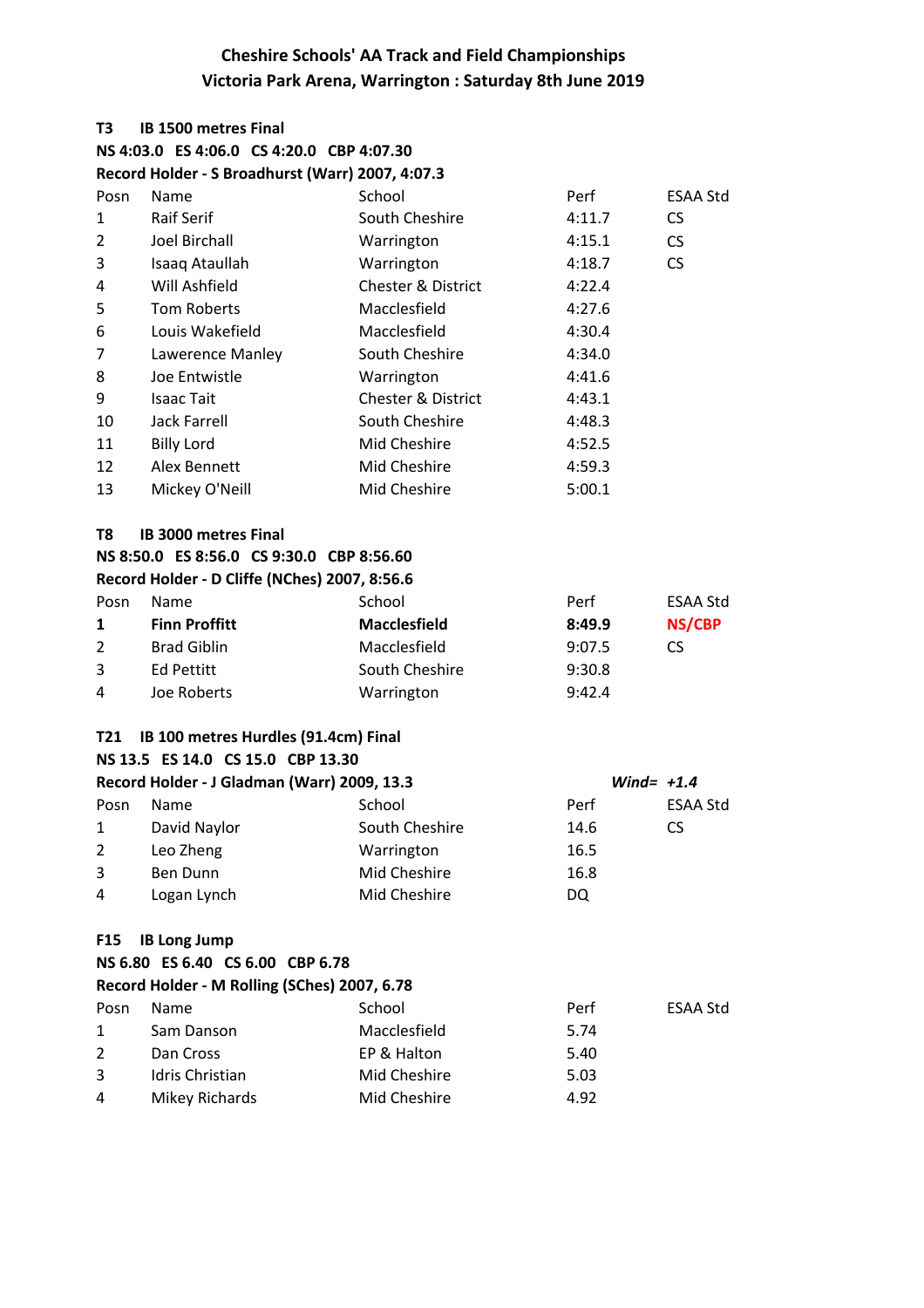#### F13 IB High Jump

|            | NS 1.96 ES 1.90 CS 1.75 CBP 1.95                  |                               |       |                 |
|------------|---------------------------------------------------|-------------------------------|-------|-----------------|
|            | Record Holder - D Wright (Chest) 1996, 1.95       |                               |       |                 |
| Posn       | Name                                              | School                        | Perf  | ESAA Std        |
| 1          | Jacob Thompson                                    | Macclesfield                  | 1.90  | ES              |
| 2          | Charlie Hyde                                      | Mid Cheshire                  | 1.70  |                 |
| 3          | <b>Gus Schofield</b>                              | Warrington                    | 1.55  |                 |
| 4          | Will Henderson                                    | Mid Cheshire                  | 1.45  |                 |
| <b>F35</b> | <b>IB Triple Jump</b>                             |                               |       |                 |
|            | NS 13.70 ES 13.20 CS 12.50 CBP 13.66              |                               |       |                 |
|            | Record Holder - A Howells (SChes) 2011, 13.66     |                               |       |                 |
| Posn       | Name                                              | School                        | Perf  | ESAA Std        |
| 1          | T Wilshaw                                         | Macclesfield                  | 11.56 |                 |
| 2          | Raef Watts                                        | <b>Chester &amp; District</b> | 11.33 |                 |
| 3          | Luke Colvill-Rivers                               | Macclesfield                  | 10.89 |                 |
| 4          | Jack Garner                                       | Mid Cheshire                  | 10.64 |                 |
| 5          | <b>Cameron Mitchard</b>                           | Macclesfield                  | 10.55 |                 |
| 6          | Tom Hamer                                         | <b>Chester &amp; District</b> | 10.10 |                 |
| 7          | Declan Aston-Perry                                | Mid Cheshire                  | 10.07 |                 |
| 8          | Jack Iggo                                         | South Cheshire                | 10.02 |                 |
| F26        | <b>IB Pole Vault</b>                              |                               |       |                 |
|            | NS 4.20 ES 3.90 CS 3.10 CBP 3.90                  |                               |       |                 |
|            | Record Holder - D Shepherd (SChes) 1993, 3.90     |                               |       |                 |
| Posn       | Name                                              | School                        | Perf  | ESAA Std        |
| 1          | George Spain                                      | South Cheshire                | 3.40  | <b>CS</b>       |
| <b>F30</b> | <b>IB Shot 5Kg</b>                                |                               |       |                 |
|            | NS 14.20 ES 13.20 CS 11.90 CBP 16.49              |                               |       |                 |
|            | Record Holder - George Hyde (MidChes) 2017, 16.49 |                               |       |                 |
| Posn       | Name                                              | School                        | Perf  | <b>ESAA Std</b> |
| 1          | Charlie Bancroft                                  | Mid Cheshire                  | 11.35 |                 |
| 2          | <b>Jimmy Burling</b>                              | Macclesfield                  | 10.65 |                 |
| 3          | Charlie Warr                                      | Macclesfield                  | 10.46 |                 |
| 4          | Will Glenndinning                                 | Mid Cheshire                  | 9.38  |                 |
| 5          | Michael Butler                                    | South Cheshire                | 9.06  |                 |
| F9         | <b>IB Javelin 700g</b>                            |                               |       |                 |
|            | NS 54.00 ES 52.00 CS 45.00 CBP 59.25              |                               |       |                 |
|            | Record Holder - N Williams (SChes) 1998, 59.25    |                               |       |                 |
| Posn       | Name                                              | School                        | Perf  | ESAA Std        |
| 1          | Will Johnston                                     | South Cheshire                | 32.69 |                 |
| 2          | Jimmy Woodward                                    | Mid Cheshire                  | 30.62 |                 |
| 3          | Ben Haigh                                         | Macclesfield                  | 29.78 |                 |
| 4          | Zach Walsh                                        | Macclesfield                  | 17.46 |                 |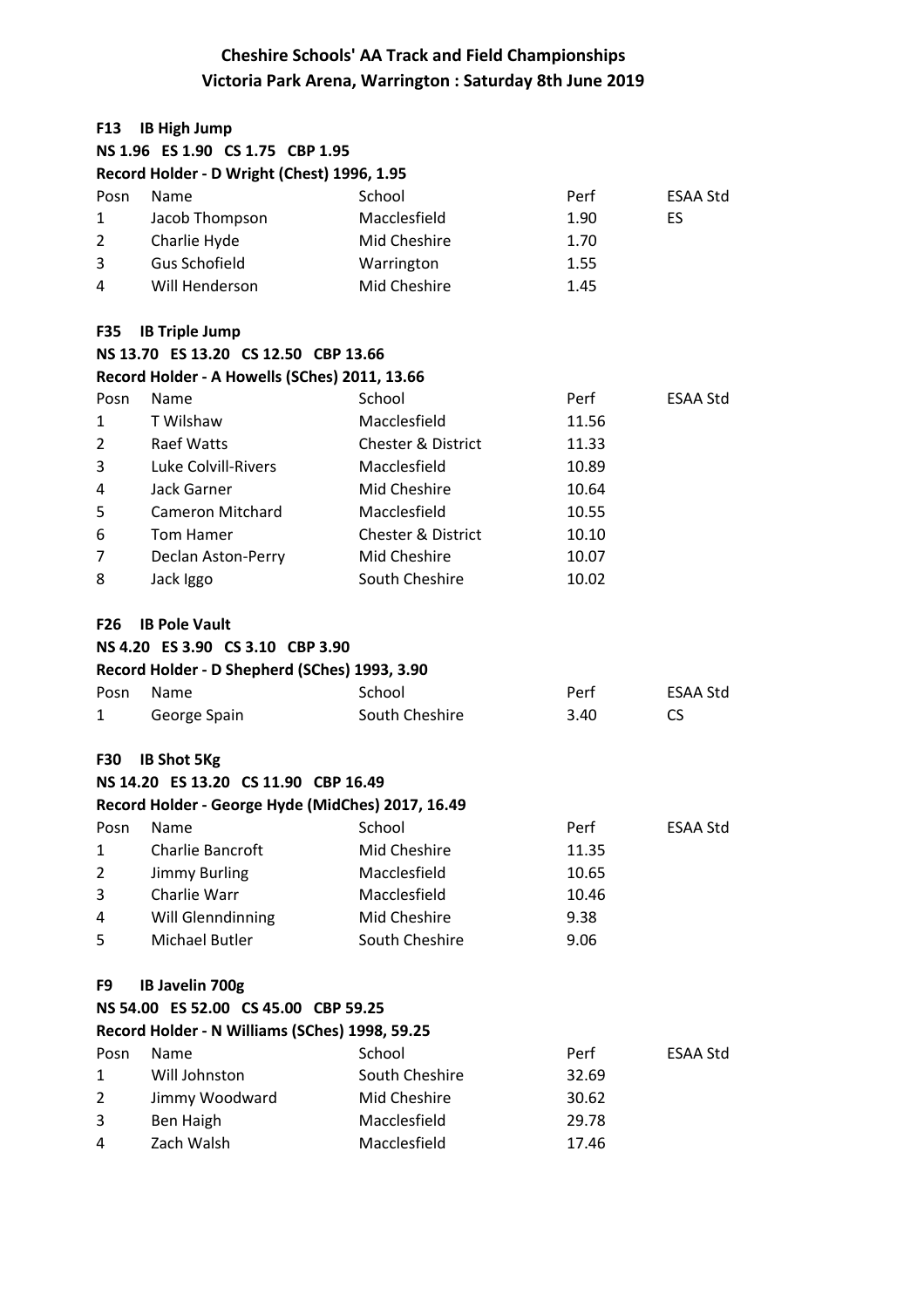| F <sub>19</sub> | <b>IB Discus 1.5Kg</b>                            |                               |              |           |
|-----------------|---------------------------------------------------|-------------------------------|--------------|-----------|
|                 | NS 44.00 ES 41.00 CS 34.00 CBP 45.14              |                               |              |           |
|                 | Record Holder - M Lewis (Macc) 1992, 45.14        |                               |              |           |
| Posn            | Name                                              | School                        | Perf         | ESAA Std  |
| 1               | Cameron Bourne                                    | Mid Cheshire                  | 24.44        |           |
| $\overline{2}$  | <b>Junior Barr</b>                                | South Cheshire                | 21.74        |           |
| 3               | <b>Ross Morrin</b>                                | Mid Cheshire                  | 21.02        |           |
| 4               | Benjamin Jackson                                  | Mid Cheshire                  | 19.79        |           |
| 5               | Daniel Silva Stratford                            | Macclesfield                  | 18.77        |           |
| F <sub>2</sub>  | <b>IB Hammer 5Kg</b>                              |                               |              |           |
|                 | NS 56.00 ES 50.00 CS 37.00 CBP 49.12              |                               |              |           |
|                 | Record Holder - Daniel Berg (MidChes) 2017, 49.12 |                               |              |           |
| Posn            | Name                                              | School                        | Perf         | ESAA Std  |
| 1               | Jack England                                      | Mid Cheshire                  | 37.63        | <b>CS</b> |
|                 |                                                   |                               |              |           |
| T34             | <b>SB 100 metres Final</b>                        |                               |              |           |
|                 | NS 10.8 ES 11.0 CS 11.5 CBP 10.70                 |                               |              |           |
|                 | Record Holder - A Condon (Halton) 1992, 10.7      |                               | Wind= $+0.4$ |           |
| Posn            | Name                                              | School                        | Perf         | ESAA Std  |
| 1               | Max Millerchip                                    | South Cheshire                | 11.2         | <b>CS</b> |
| 2               | Josh Ford                                         | <b>Chester &amp; District</b> | 11.5         | <b>CS</b> |
| 3               | Euan Hickey                                       | Mid Cheshire                  | 11.8         |           |
| 4               | Kyran Croft                                       | EP & Halton                   | 12.8         |           |
| T25             | <b>SB 200 metres Final</b>                        |                               |              |           |
|                 | NS 21.9 ES 22.2 CS 23.3 CBP 21.90                 |                               |              |           |
|                 | Record Holder - A Condon (Halton) 1992, 21.9      |                               | Wind= $-2.4$ |           |
| Posn            | Name                                              | School                        | Perf         | ESAA Std  |
| 1               | Max Millerchip                                    | South Cheshire                | 23.1         | <b>CS</b> |
| 2               | Josh Ford                                         | <b>Chester &amp; District</b> | 23.3         | <b>CS</b> |
| 3               | Cameron Duff                                      | Mid Cheshire                  | 23.6         |           |
| 4               | Euan Hickey                                       | Mid Cheshire                  | 24.1         |           |
| 5               | Kyran Croft                                       | EP & Halton                   | 26.2         |           |
| T47             | <b>SB 800 metres Final</b>                        |                               |              |           |
|                 | NS 1:52.0 ES 1:54.0 CS 2:02.0 CBP 1:53.80         |                               |              |           |
|                 | Record Holder - S Broadhurst (Warr) 2009, 1:53.8  |                               |              |           |
| Posn            | Name                                              | School                        | Perf         | ESAA Std  |
| 1               | Jack Wadsworth                                    | Warrington                    | 2:04.3       |           |
| 2               | Lucas Trawicki                                    | Mid Cheshire                  | 2:41.0       |           |
|                 |                                                   |                               |              |           |
| T41             | SB 1500 metres Final                              |                               |              |           |
|                 |                                                   |                               |              |           |
|                 | NS 3:55.0 ES 3:58.0 CS 4:15.0 CBP 3:54.40         |                               |              |           |
|                 | Record Holder - H Ellis (Warr) 2009, 3:54.4       |                               |              |           |
| Posn            | Name                                              | School                        | Perf         | ESAA Std  |
| 1               | Alex Doyle                                        | Mid Cheshire                  | 4:22.9       |           |
| 2               | John Humphries                                    | Mid Cheshire                  | 4:23.0       |           |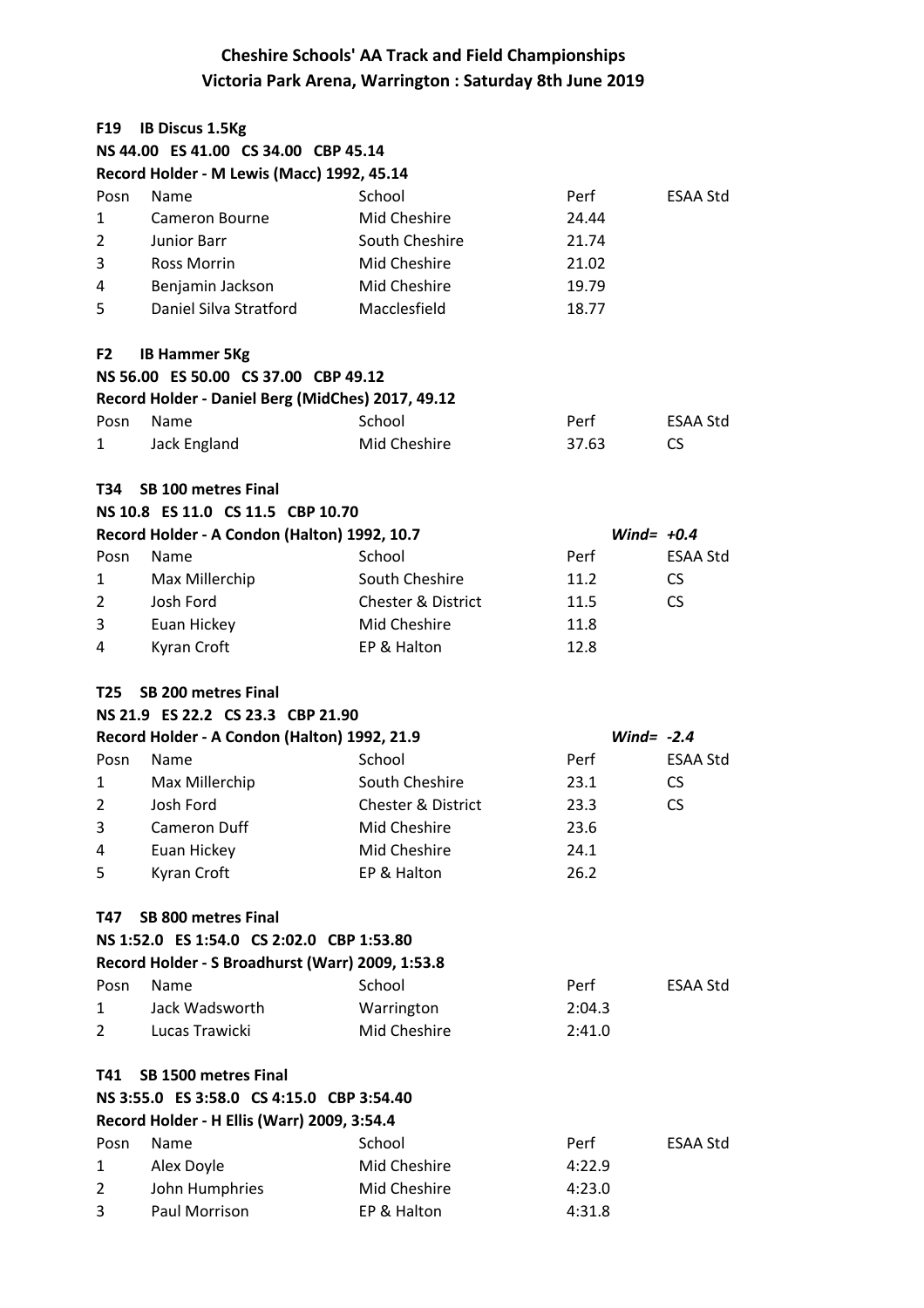| Т6   | SB 3000 metres Final                                                                                     |                               |              |                 |
|------|----------------------------------------------------------------------------------------------------------|-------------------------------|--------------|-----------------|
|      | NS 8:33.0 ES 8:36.0 CS 9:20.0 CBP 8:41.40                                                                |                               |              |                 |
|      | Record Holder - J Wild (Macc) 1991, 8:41.4                                                               |                               |              |                 |
| Posn | Name                                                                                                     | School                        | Perf         | ESAA Std        |
| 1    | <b>Joe Buckley</b>                                                                                       | Warrington                    | 8:41.1       | <b>CS/CBP</b>   |
| 2    | Aaron Doyle                                                                                              | Mid Cheshire                  | 9:36.5       |                 |
| 3    | Ben Web                                                                                                  | Mid Cheshire                  | 9:40.5       |                 |
| 4    | Charlie Turnbull                                                                                         | Warrington                    | 10:02.7      |                 |
| 5    | Rory Wilson                                                                                              | <b>Chester &amp; District</b> | 10:13.7      |                 |
| T15  | <b>SB 2000m S/C Final</b>                                                                                |                               |              |                 |
|      | NS 6:08.0 ES 6:16.0 CS 6:30.0 CBP 6:00.80                                                                |                               |              |                 |
|      | Record Holder - S Kefford (Warr) 1990, 6:00.8                                                            |                               |              |                 |
| Posn | Name                                                                                                     | School                        | Perf         | ESAA Std        |
| 1    | Jordan Jones                                                                                             | Warrington                    | 6:36.0       |                 |
| T11  | SB 110 metres Hurdles (99.1cm) Final                                                                     |                               |              |                 |
|      | NS 14.6 ES 15.3 CS 16.2 CBP 14.70                                                                        |                               |              |                 |
|      | Record Holder - S Alexander (NChes) 2002, 14.7                                                           |                               | Wind= $+1.7$ |                 |
| Posn | Name                                                                                                     | School                        | Perf         | <b>ESAA Std</b> |
| 1    | Ewan Bradley                                                                                             | Mid Cheshire                  | 15.1         | ES              |
| 2    | Joe Williams                                                                                             | Mid Cheshire                  | 20.8         |                 |
| F16  | <b>SB Long Jump</b><br>NS 6.80 ES 6.70 CS 6.25 CBP 6.90<br>Record Holder - M Bridle (MidChes) 1994, 6.90 |                               |              |                 |
| Posn | Name                                                                                                     | School                        | Perf         | <b>ESAA Std</b> |
| 1    | Dylan Moore                                                                                              | <b>Chester &amp; District</b> | 5.44         |                 |
| F14  | <b>SB High Jump</b>                                                                                      |                               |              |                 |
|      | NS 2.01 ES 1.95 CS 1.83 CBP 2.00                                                                         |                               |              |                 |
|      | Record Holder - M Toone (NChes) 1995, 2.03                                                               |                               |              |                 |
| Posn | Name                                                                                                     | School                        | Perf         | ESAA Std        |
| 1    | Joe Williams                                                                                             | Mid Cheshire                  | 1.70         |                 |
| T30  | JG 100 metres Heats                                                                                      | Heat 1                        |              |                 |
|      | NS 12.4 ES 12.7 CS 13.3 CBP 12.40                                                                        |                               |              |                 |
|      | Record Holder - K Chadwick (Warr) 2014, 12.4                                                             |                               | Wind= $+1.9$ |                 |
| Posn | Name                                                                                                     | School                        | Perf         | <b>ESAA Std</b> |
| 1    | Kate Horobin                                                                                             | Macclesfield                  | 13.6<br>Q    |                 |
| 2    | Lara Tabachnick                                                                                          | Macclesfield                  | 14.0<br>Q    |                 |
| 3    | Isabella Barnes                                                                                          | <b>Chester &amp; District</b> | 14.3<br>q    |                 |
| 4    | Kate Braley                                                                                              | <b>Chester &amp; District</b> | 14.5         |                 |
| 5    | Julia Nicholls                                                                                           | Warrington                    | 15.1         |                 |
| 6    | Anna Slater                                                                                              | Warrington                    | 15.3         |                 |
| 7    | Laura Armstrong                                                                                          | Warrington                    | 16.1         |                 |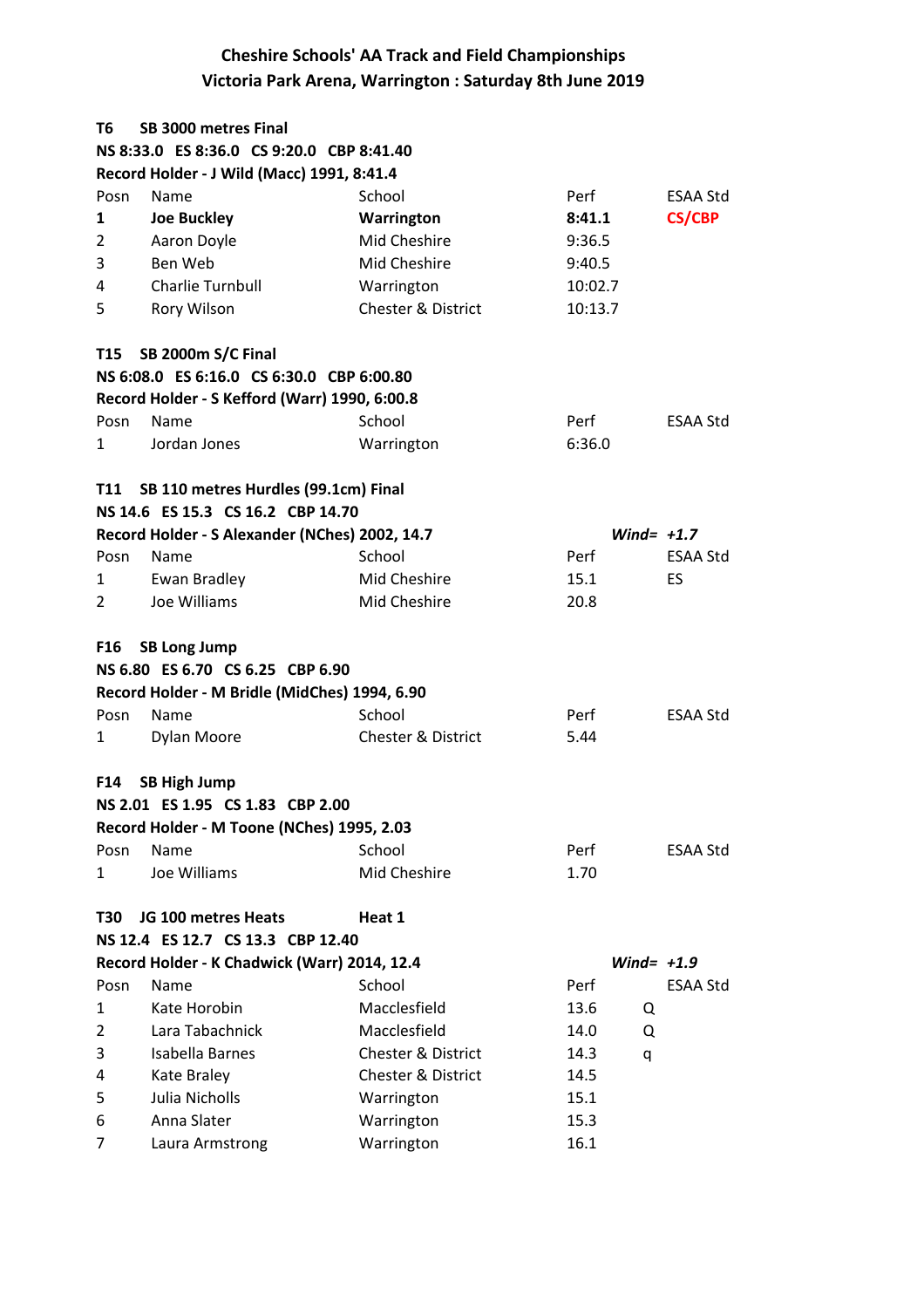| T30  | JG 100 metres Heats                          | Heat 2                        |      |              |                 |
|------|----------------------------------------------|-------------------------------|------|--------------|-----------------|
|      | NS 12.4 ES 12.7 CS 13.3 CBP 12.40            |                               |      |              |                 |
|      | Record Holder - K Chadwick (Warr) 2014, 12.4 |                               |      | Wind= $+0.7$ |                 |
| Posn | Name                                         | School                        | Perf |              | ESAA Std        |
| 1    | <b>Ester Wilding</b>                         | South Cheshire                | 12.8 |              | Q CS            |
| 2    | <b>Macy Preece</b>                           | South Cheshire                | 13.3 |              | Q CS            |
| 3    | <b>Chloe Craddock</b>                        | South Cheshire                | 13.5 | q            |                 |
| 4    | Emma Holmes                                  | Mid Cheshire                  | 13.8 | q            |                 |
| 5    | Lucy Herbert                                 | Macclesfield                  | 14.2 | q            |                 |
| 6    | Kasei Dugmore                                | Mid Cheshire                  | 15.1 |              |                 |
| T52  | JG 100 metres Final                          |                               |      |              |                 |
|      | NS 12.4 ES 12.7 CS 13.3 CBP 12.40            |                               |      |              |                 |
|      | Record Holder - K Chadwick (Warr) 2014, 12.4 |                               |      | Wind= $+0.0$ |                 |
| Posn | Name                                         | School                        | Perf |              | <b>ESAA Std</b> |
| 1    | <b>Ester Wilding</b>                         | South Cheshire                | 12.9 |              | <b>CS</b>       |
| 2    | Macy Preece                                  | South Cheshire                | 13.4 |              |                 |
| 3    | <b>Chloe Craddock</b>                        | South Cheshire                | 13.5 |              |                 |
| 4    | Kate Horobin                                 | Macclesfield                  | 13.8 |              |                 |
| 5    | Lara Tabachnick                              | Macclesfield                  | 13.9 |              |                 |
| 6    | Emma Holmes                                  | Mid Cheshire                  | 14.2 |              |                 |
| 7    | Isabella Barnes                              | <b>Chester &amp; District</b> | 14.3 |              |                 |
| T26  | JG 200 metres Heats                          | Heat 1                        |      |              |                 |
|      | NS 25.5 ES 26.2 CS 27.6 CBP 25.50            |                               |      |              |                 |
|      | Record Holder - J Parry (Warr) 1977, 25.5    |                               |      | Wind= $-1.0$ |                 |
| Posn | Name                                         | School                        | Perf |              | <b>ESAA Std</b> |
| 1    | Jennifer Beales                              | South Cheshire                | 28.2 | Q            |                 |
| 2    | <b>Millie Davies</b>                         | Macclesfield                  | 29.3 | Q            |                 |
| 3    | Freya Moss                                   | Mid Cheshire                  | 29.8 | q            |                 |
| 4    | <b>Chloe Poole</b>                           | <b>Chester &amp; District</b> | 30.2 |              |                 |
| 5    | Rowan Bateman                                | Chester & District            | 30.4 |              |                 |
| 6    | Lily Cook                                    | Macclesfield                  | 30.6 |              |                 |
| T26  | JG 200 metres Heats                          | Heat 2                        |      |              |                 |
|      | NS 25.5 ES 26.2 CS 27.6 CBP 25.50            |                               |      |              |                 |
|      | Record Holder - J Parry (Warr) 1977, 25.5    |                               |      | Wind= $+1.7$ |                 |
| Posn | Name                                         | School                        | Perf |              | <b>ESAA Std</b> |
| 1    | <b>Ruby Bowie</b>                            | South Cheshire                | 27.0 |              | Q CS            |
| 2    | Ellie-Ann Tuitt-Williams                     | Warrington                    | 28.7 | Q            |                 |
| 3    | Abbie Birchenogh                             | South Cheshire                | 29.1 | q            |                 |
| 4    | Liv Rayson                                   | Mid Cheshire                  | 29.6 | q            |                 |
| 5    | Shauna Clarke                                | Warrington                    | 30.0 | q            |                 |
|      |                                              |                               |      |              |                 |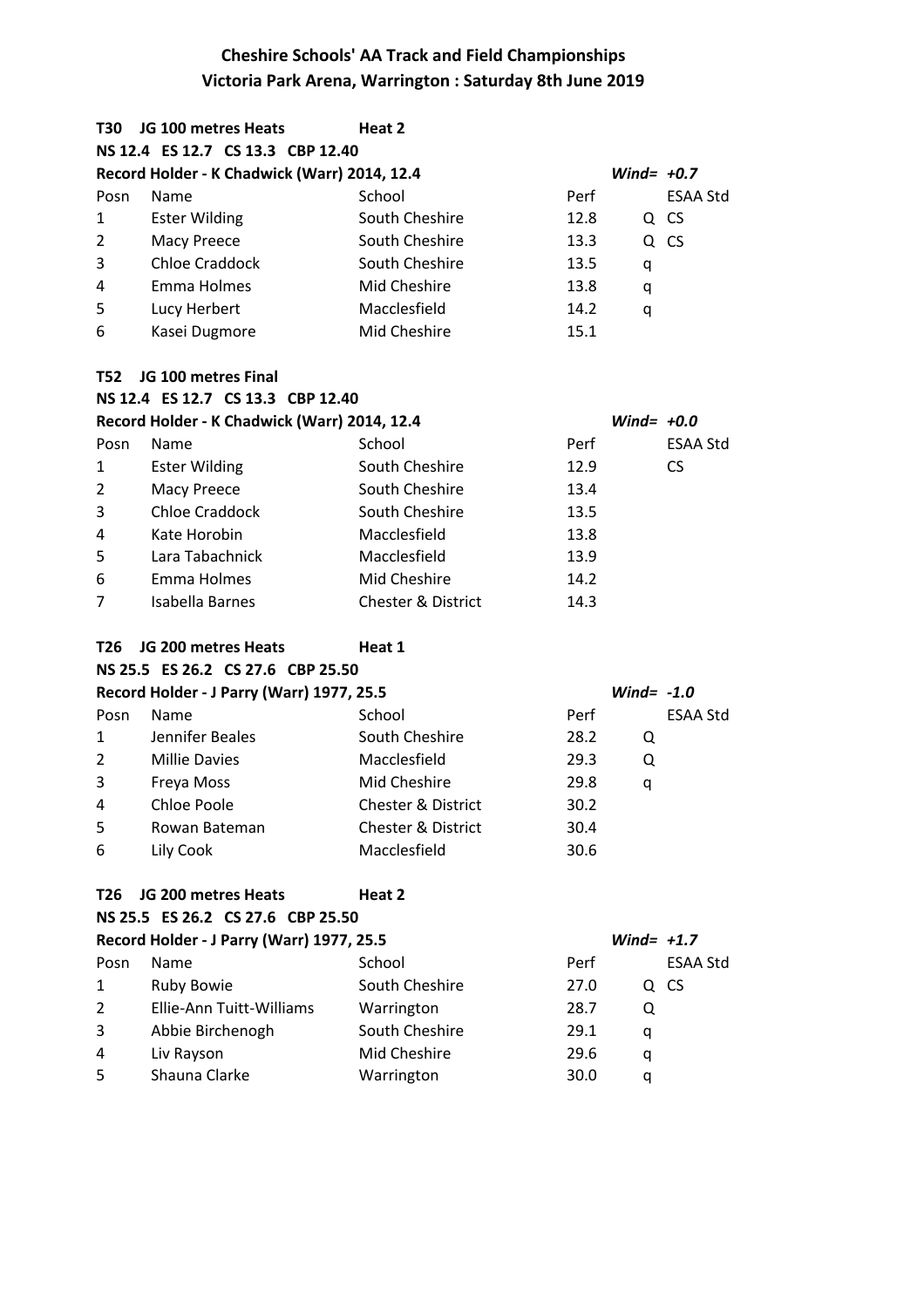### T48 JG 200 metres Final NS 25.5 ES 26.2 CS 27.6 CBP 25.50 Record Holder - J Parry (Warr) 1977, 25.5 Posn Name School School Perf ESAA Std 1 Ruby Bowie South Cheshire 26.2 ES Ellie-Ann Tuitt-Williams Warrington 27.9 Jennifer Beales South Cheshire 28.1 Abbie Birchenogh South Cheshire 28.8 Liv Rayson Mid Cheshire 29.8 Millie Davies Macclesfield 30.2 7 Freya Moss Mid Cheshire 30.3 Wind=  $+0.6$

#### T22 JG 300 metres Final

NS 41.0 ES 42.0 CS 44.0 CBP 40.30

#### Record Holder - Ashley Nemits (Warr) 2018, 40.3

| Name                      | School                        | Perf | <b>ESAA Std</b> |
|---------------------------|-------------------------------|------|-----------------|
| Fatoumatta Bojang         | <b>Chester &amp; District</b> | 43.2 | CS              |
| Abbey Bate                | South Cheshire                | 45.3 |                 |
| Lauren Williams           | <b>Chester &amp; District</b> | 45.9 |                 |
| Georgia Smethurst         | Warrington                    | 47.3 |                 |
| <b>Scarlett Stapleton</b> | Mid Cheshire                  | 49.1 |                 |
| Molly Wormald             | Warrington                    | 50.2 |                 |
| <b>Eleanor Senior</b>     | Mid Cheshire                  | 50.2 |                 |
| Erin Hewitt               | EP & Halton                   | 52.8 |                 |
|                           |                               |      |                 |

#### T42 JG 800 metres Final

### NS 2:15.0 ES 2:19.0 CS 2:29.0 CBP 2:16.40

#### Record Holder - Steffi Moss (Macc) 2016, 2:16.4

| Posn | Name                    | School                        | Perf   | ESAA Std  |
|------|-------------------------|-------------------------------|--------|-----------|
| 1    | Rebecca Dilworth        | Macclesfield                  | 2:20.4 | CS.       |
| 2    | Grace Roberts           | Mid Cheshire                  | 2:21.9 | <b>CS</b> |
| 3    | Melissa Ince            | Warrington                    | 2:26.9 | CS        |
| 4    | <b>Martha Willetts</b>  | <b>Chester &amp; District</b> | 2:27.1 | <b>CS</b> |
| 5    | Ellie Hudson            | Mid Cheshire                  | 2:27.9 | <b>CS</b> |
| 6    | Lucie Davies            | Warrington                    | 2:30.9 |           |
| 7    | Isabell Ashcroft        | South Cheshire                | 2:32.6 |           |
| 8    | Grace Wilne             | South Cheshire                | 2:33.1 |           |
| 9    | Megan White             | Chester & District            | 2:35.3 |           |
| 10   | Maisie Bell             | Warrington                    | 2:35.9 |           |
| 11   | Annabelle Bygrave       | Macclesfield                  | 2:40.8 |           |
| 12   | Thea Smith              | Mid Cheshire                  | 2:43.3 |           |
| 13   | <b>Charlotte Glover</b> | EP & Halton                   | 2:50.3 |           |
| 14   | Jasmine Jones           | Macclesfield                  | 2:53.0 |           |
| 15   | Grace Edge              | South Cheshire                | 2:57.9 |           |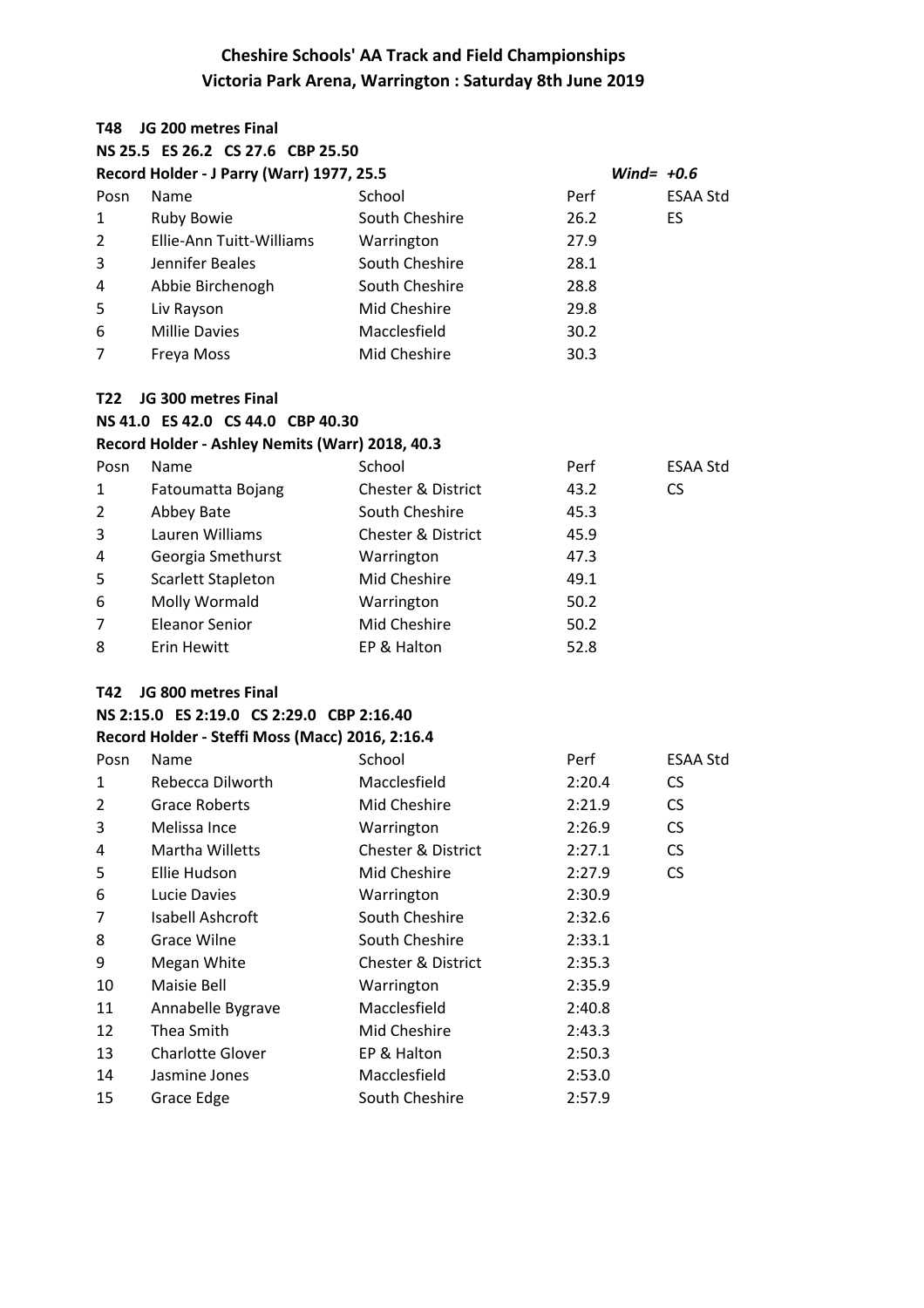### T10 JG 1500 metres Final NS 4:40.0 ES 4:48.0 CS 5:10.0 CBP 4:39.00

Record Holder - Holly Weedall (Mches) 2018, 4:39.0

| Posn           | Name                    | School                        | Perf   | <b>ESAA Std</b> |
|----------------|-------------------------|-------------------------------|--------|-----------------|
| 1              | <b>Holly Weedall</b>    | Mid Cheshire                  | 4:42.2 | ES              |
| $\overline{2}$ | Orla Gregory            | Warrington                    | 4:47.5 | ES              |
| 3              | Carys Roberts           | <b>Chester &amp; District</b> | 4:54.1 | CS              |
| 4              | Ellie Bushall           | South Cheshire                | 4:55.2 | CS              |
| 5              | Hope Smith              | South Cheshire                | 5:07.7 | <b>CS</b>       |
| 6              | <b>Taylor Edwards</b>   | Macclesfield                  | 5:11.8 |                 |
| 7              | Flo Cooke               | Macclesfield                  | 5:13.8 |                 |
| 8              | Harriet Bain            | EP & Halton                   | 5:18.0 |                 |
| 9              | <b>Emily Entwhistle</b> | Warrington                    | 5:19.1 |                 |
| 10             | Eva Ferris              | Warrington                    | 5:38.3 |                 |
| 11             | Clarissa Rigby          | Macclesfield                  | 5:47.8 |                 |
| 12             | Tarlia Higginbotham     | Mid Cheshire                  | 5:55.0 |                 |
| 13             | Ellie Molyneux          | EP & Halton                   | 6:07.5 |                 |
| 14             | Emily- May Stockton     | South Cheshire                | 6:36.2 |                 |
|                |                         |                               |        |                 |

### T4 JG 75 metres Hurdles (76.2cm) Heat 1

### NS 11.4 ES 11.7 CS 12.8 CBP 11.40

| Record Holder - E Makin (Warr) 2000, Abi Pawlett (Chest), Megan ( | Wind= $+1.4$         |                               |      |   |                 |
|-------------------------------------------------------------------|----------------------|-------------------------------|------|---|-----------------|
| Posn                                                              | <b>Name</b>          | School                        | Perf |   | <b>ESAA Std</b> |
| $\mathbf{1}$                                                      | Georgia Donald       | South Cheshire                | 12.1 |   | Q CS            |
| $\overline{2}$                                                    | Lisa Halliday        | Warrington                    | 12.8 | Ő | CS              |
| 3                                                                 | Sophie Fletcher      | Macclesfield                  | 12.9 | a |                 |
| 4                                                                 | <b>Ellie Sephton</b> | Mid Cheshire                  | 14.1 |   |                 |
| 5                                                                 | Lola Byrne           | <b>Chester &amp; District</b> | 14.2 |   |                 |

### T4 JG 75 metres Hurdles (76.2cm) Heat 2

### NS 11.4 ES 11.7 CS 12.8 CBP 11.40

| Record Holder - E Makin (Warr) 2000, Abi Pawlett (Chest), Megan ( |                     |                |      |   | Wind= $+2.9$    |
|-------------------------------------------------------------------|---------------------|----------------|------|---|-----------------|
| Posn                                                              | Name                | School         | Perf |   | <b>ESAA Std</b> |
| $\mathbf{1}$                                                      | Megan Corker        | EP & Halton    | 11.2 |   | Q NS            |
| $\overline{2}$                                                    | Hermione Mason      | Mid Cheshire   | 12.0 |   | - CS            |
| $\mathbf{3}$                                                      | Alex Hart           | Mid Cheshire   | 13.4 | a |                 |
| $\overline{a}$                                                    | <b>Tori Burrell</b> | South Cheshire | 14.0 | a |                 |
| 5                                                                 | <b>Ruby Prior</b>   | South Cheshire | 14.0 |   |                 |

#### T18 JG 75 metres Hurdles (76.2cm) Final

| NS 11.4 ES 11.7 CS 12.8 CBP 11.40 |                                                                   |                        |              |                 |  |  |
|-----------------------------------|-------------------------------------------------------------------|------------------------|--------------|-----------------|--|--|
|                                   | Record Holder - E Makin (Warr) 2000, Abi Pawlett (Chest), Megan ( |                        | Wind= $+1.8$ |                 |  |  |
| Posn                              | Name                                                              | School                 | Perf         | <b>ESAA Std</b> |  |  |
| 1                                 | <b>Megan Corker</b>                                               | <b>EP &amp; Halton</b> | 11.3         | <b>NS/CBP</b>   |  |  |
| $\overline{2}$                    | <b>Hermione Mason</b>                                             | Mid Cheshire           | 11.4         | <b>NS</b>       |  |  |
| 3                                 | Georgia Donald                                                    | South Cheshire         | 11.6         | ES              |  |  |
| 4                                 | Lisa Halliday                                                     | Warrington             | 12.9         |                 |  |  |
| 5                                 | Sophie Fletcher                                                   | Macclesfield           | 13.4         |                 |  |  |
| 6                                 | Alex Hart                                                         | Mid Cheshire           | 13.5         |                 |  |  |
| 7                                 | <b>Tori Burrell</b>                                               | South Cheshire         | 14.0         |                 |  |  |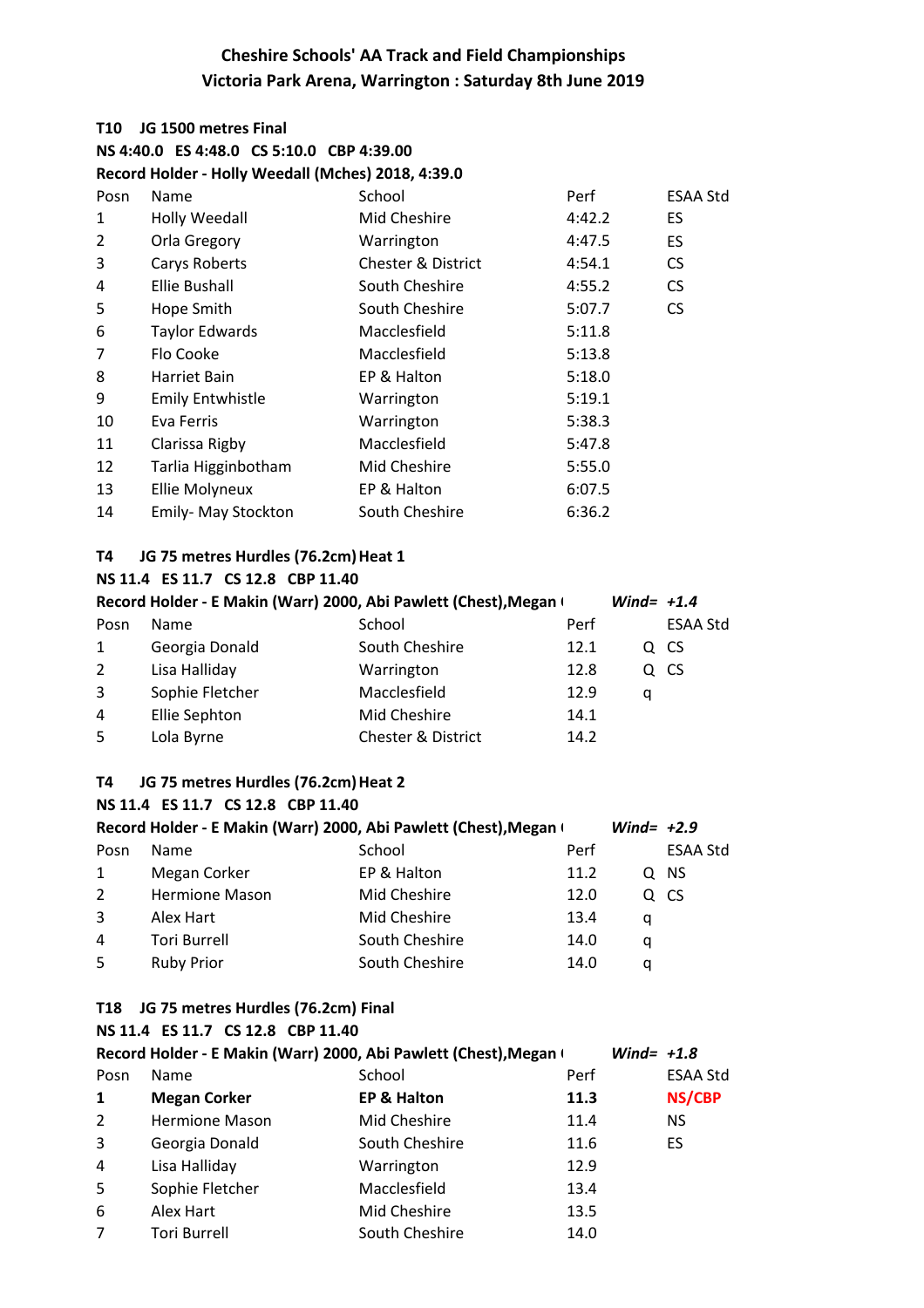#### F7 JG Long Jump

|                 | NS 5.25 ES 5.15 CS 4.65 CBP 5.81                    |                               |                |                 |
|-----------------|-----------------------------------------------------|-------------------------------|----------------|-----------------|
|                 | Record Holder - A Williams (Chest) 2012, 5.81       |                               |                |                 |
| Posn            | Name                                                | School                        | Perf           | ESAA Std        |
| 1               | Ruby Wisbey                                         | <b>Chester &amp; District</b> | 4.87           | CS.             |
| 2               | Shannon King                                        | South Cheshire                | 4.18           |                 |
| 3               | Milly Jackson                                       | Mid Cheshire                  | 4.18           |                 |
| 4               | Elizabeth Lyons Davies                              | <b>Chester &amp; District</b> | 3.84           |                 |
| 5               | Jess Casey                                          | South Cheshire                | 3.65           |                 |
| 6               | Layla Whittaker                                     | South Cheshire                | 3.35           |                 |
| F31             | JG High Jump                                        |                               |                |                 |
|                 | NS 1.65 ES 1.59 CS 1.45 CBP 1.68                    |                               |                |                 |
|                 | Record Holder - C Wright (MidChes) 1998, 1.68       |                               |                |                 |
| Posn            | Name                                                | School                        | Perf           | <b>ESAA Std</b> |
| 1               | Jessica Appleby-Smith                               | Mid Cheshire                  | 1.45           | <b>CS</b>       |
| $\overline{2}$  | <b>Elizabeth Scott</b>                              | South Cheshire                | 1.30           |                 |
| $3=$            | Elizabeth Jones                                     | <b>Chester &amp; District</b> | 1.25           |                 |
| $3=$            | Sally Ryan                                          | <b>Chester &amp; District</b> | 1.25           |                 |
| F <sub>12</sub> | JG Shot 3Kg                                         |                               |                |                 |
|                 | NS 11.20 ES 10.60 CS 9.25 CBP 9.47                  |                               |                |                 |
|                 | Record Holder - Cerys Thomasson (SChes), 2018, 9.47 |                               |                |                 |
| Posn            | Name                                                | School                        | Perf           | ESAA Std        |
| 1               | Bea Wilshaw                                         | Macclesfield                  | 9.09           |                 |
| 2               | <b>Grace Irving</b>                                 | Macclesfield                  | 8.89           |                 |
| 3               | Daisy Dean                                          | Mid Cheshire                  | 8.27           |                 |
| 4               | Erin Whitehall                                      | South Cheshire                | 8.18           |                 |
| 5               | Millie Nixon                                        | Macclesfield                  | 8.16           |                 |
| 6               | Scarlett Hooson                                     | Mid Cheshire                  | 7.68           |                 |
| 7               | Georgi Jackson                                      | South Cheshire                | 7.67           |                 |
| 8               | <b>Ellie Fletcher</b>                               | Mid Cheshire                  | 7.63           |                 |
| 9               | <b>Elinor Bellis</b>                                | Chester & District            | 7.31           |                 |
| 10              | <b>Ruby Smith</b>                                   | Warrington                    | 7.09           |                 |
| 11              | Kiera Meadows                                       | Chester & District            | 6.07           |                 |
| 12              | <b>Gracie Wrigley</b>                               | South Cheshire                | 4.93           |                 |
| F18             | JG Javelin 500g                                     |                               |                |                 |
|                 | NS 36.00 ES 34.00 CS 27.50 CBP 43.07                |                               |                |                 |
|                 | Record Holder - Emma Howe (Chest) 2015, 43.07       |                               |                |                 |
| Posn            | Name                                                | School                        | Perf           | ESAA Std        |
| 1               | Olivia Chamun                                       | Warrington                    | 25.42          |                 |
| 2               | Maddie Johnson                                      | Macclesfield                  | 22.14          |                 |
| 3               | <b>Charlotte Newbitt</b>                            | Mid Cheshire                  | 20.56          |                 |
| 4               |                                                     | Chester & District            | 19.13          |                 |
| 5               | Ava Byrne<br><b>Regan Davis</b>                     | South Cheshire                | 18.60          |                 |
| 6               | Constance Gooda                                     | Macclesfield                  | 16.46          |                 |
| 7               |                                                     | Chester & District            |                |                 |
| 8               | Eloise Stephenson<br>Miranda Brock                  | Mid Cheshire                  | 15.57<br>14.88 |                 |
|                 | <b>Grace Merrick</b>                                | South Cheshire                | <b>NM</b>      |                 |
|                 |                                                     |                               |                |                 |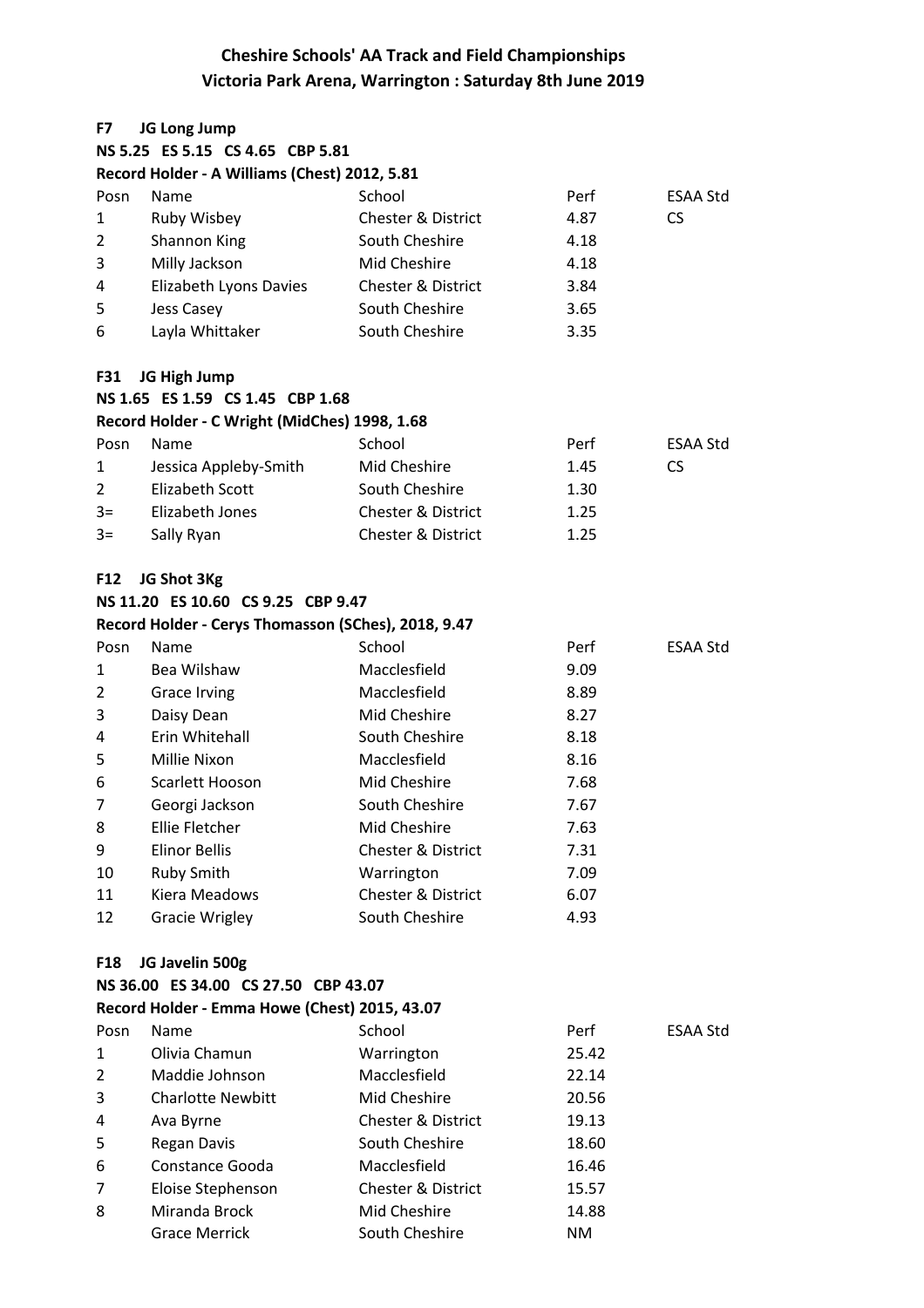| F36            | JG Discus 1Kg                                    |                               |       |              |                 |
|----------------|--------------------------------------------------|-------------------------------|-------|--------------|-----------------|
|                | NS 30.00 ES 27.00 CS 23.00 CBP 33.96             |                               |       |              |                 |
|                | Record Holder - K Quinn (Macc) 1988, 33.96       |                               |       |              |                 |
| Posn           | Name                                             | School                        | Perf  |              | ESAA Std        |
| 1              | Charlotte Braka                                  | South Cheshire                | 20.64 |              |                 |
| 2              | Abigayle Gentle                                  | South Cheshire                | 20.44 |              |                 |
| 3              | India McDonald                                   | Mid Cheshire                  | 19.63 |              |                 |
| 4              | Sophie Reeder                                    | South Cheshire                | 19.46 |              |                 |
| 5              | GeorgiaAspray                                    | Macclesfield                  | 19.06 |              |                 |
| 6              | <b>Emily Fowles</b>                              | <b>Chester &amp; District</b> | 18.66 |              |                 |
| 7              | <b>Maddie Hale</b>                               | <b>Mid Cheshire</b>           | 16.67 |              |                 |
| 8              | Ruby Ogden                                       | Macclesfield                  | 15.98 |              |                 |
| 9              | <b>Bella Robins</b>                              | Warrington                    | 12.60 |              |                 |
| F3             | JG Hammer 3Kg                                    |                               |       |              |                 |
|                | NS 44.00 ES 36.00 CS 30.00 CBP 44.29             |                               |       |              |                 |
|                | Record Holder - Evie Tipping (Chest) 2017, 44.29 |                               |       |              |                 |
| Posn           | Name                                             | School                        | Perf  |              | <b>ESAA Std</b> |
| 1              | <b>Scarlett Moss Turner</b>                      | Warrington                    | 36.50 |              | ES              |
| $\overline{2}$ | <b>Grace Scott</b>                               | EP & Halton                   | 30.38 |              | <b>CS</b>       |
| 3              | Emma Powell                                      | <b>Chester &amp; District</b> | 22.82 |              |                 |
| T32            | <b>IG 100 metres Heats</b>                       | Heat 1                        |       |              |                 |
|                | NS 12.2 ES 12.5 CS 13.0 CBP 12.20                |                               |       |              |                 |
|                | Record Holder - J Ripley (Halton) 1988, 12.2     |                               |       | Wind= $-1.2$ |                 |
| Posn           | Name                                             | School                        | Perf  |              | <b>ESAA Std</b> |
| 1              | <b>Emily Robinson</b>                            | Mid Cheshire                  | 14.0  | Q            |                 |
| 2              | Issy Waltho                                      | Macclesfield                  | 14.2  | Q            |                 |
| 3              | Misha Blackwood                                  | Mid Cheshire                  | 14.9  | q            |                 |
| 4              | Jessica Hitchen                                  | South Cheshire                | 15.2  |              |                 |
| 5              | <b>Emily Purcell</b>                             | South Cheshire                | 15.3  |              |                 |
| <b>T32</b>     | IG 100 metres Heats                              | Heat 2                        |       |              |                 |
|                | NS 12.2 ES 12.5 CS 13.0 CBP 12.20                |                               |       |              |                 |
|                | Record Holder - J Ripley (Halton) 1988, 12.2     |                               |       | Wind= $+0.9$ |                 |
| Posn           | Name                                             | School                        | Perf  |              | <b>ESAA Std</b> |
| 1              | Claudia Rodriguez- Martinez Macclesfield         |                               | 13.2  | Q            |                 |
| 2              | Anna Taylor                                      | Macclesfield                  | 13.7  | Q            |                 |
| 3              | Lucy Brightwell                                  | South Cheshire                | 14.0  | q            |                 |
| 4              | Cerys Gaffney                                    | EP & Halton                   | 14.5  | q            |                 |
| 5              | Katie Wakefield                                  | Mid Cheshire                  | 15.1  | q            |                 |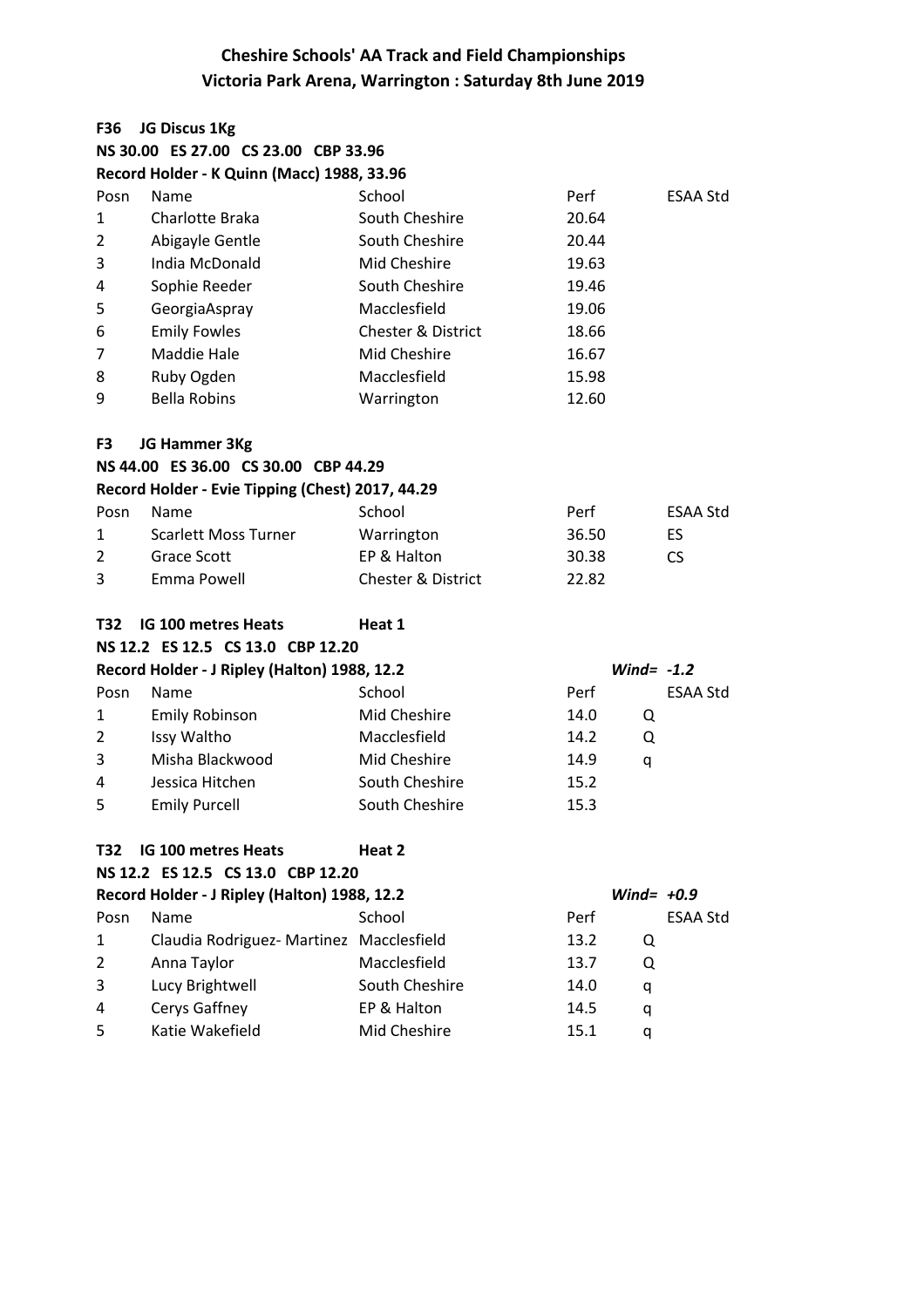| T54            | <b>IG 100 metres Final</b>                      |                               |              |                 |
|----------------|-------------------------------------------------|-------------------------------|--------------|-----------------|
|                | NS 12.2 ES 12.5 CS 13.0 CBP 12.20               |                               |              |                 |
|                | Record Holder - J Ripley (Halton) 1988, 12.2    |                               | Wind= $+0.0$ |                 |
| Posn           | Name                                            | School                        | Perf         | <b>ESAA Std</b> |
| 1              | Claudia Rodriguez- Martinez Macclesfield        |                               | 13.1         |                 |
| 2              | Lucy Brightwell                                 | South Cheshire                | 13.6         |                 |
| 3              | Anna Taylor                                     | Macclesfield                  | 13.8         |                 |
| 4              | <b>Emily Robinson</b>                           | Mid Cheshire                  | 14.0         |                 |
| 5              | Issy Waltho                                     | Macclesfield                  | 14.5         |                 |
| 6              | Cerys Gaffney                                   | EP & Halton                   | 14.9         |                 |
| 7              | Misha Blackwood                                 | Mid Cheshire                  | 15.1         |                 |
| T50            | <b>IG 200 metres Final</b>                      |                               |              |                 |
|                | NS 25.1 ES 25.8 CS 27.0 CBP 25.00               |                               |              |                 |
|                | Record Holder - H Roscoe (Halton) 1996, 25.0    |                               | Wind= $+0.8$ |                 |
| Posn           | Name                                            | School                        | Perf         | <b>ESAA Std</b> |
| 1              | Poppy Glasby-Seddon                             | Macclesfield                  | 27.0         | <b>CS</b>       |
| 2              | Thea Rankin                                     | Macclesfield                  | 28.1         |                 |
| 3              | Natasha Watmough                                | Mid Cheshire                  | 29.4         |                 |
| 4              | Kasey Jaffrey                                   | Mid Cheshire                  | 30.1         |                 |
| T23            | <b>IG 300 metres Final</b>                      |                               |              |                 |
|                | NS 40.1 ES 41.0 CS 44.8 CBP 39.90               |                               |              |                 |
|                | Record Holder - H Jones (SChes) 2005, 39.9      |                               |              |                 |
| Posn           | Name                                            | School                        | Perf         | ESAA Std        |
| 1              | Andrea Hill                                     | Mid Cheshire                  | 45.2         |                 |
| 2              | Abby Comline                                    | Macclesfield                  | 46.2         |                 |
| 3              | Pamela Hewitt                                   | Mid Cheshire                  | 52.2         |                 |
| T44            | <b>IG 800 metres Final</b>                      |                               |              |                 |
|                | NS 2:13.0 ES 2:16.0 CS 2:25.0 CBP 2:13.70       |                               |              |                 |
|                | Record Holder - L McCabe (MidChes) 1996, 2:13.7 |                               |              |                 |
| Posn           | Name                                            | School                        | Perf         | ESAA Std        |
| 1              | Rebecca Main                                    | South Cheshire                | 2:25.7       |                 |
| $\overline{2}$ | Ella Dimbylow                                   | <b>Chester &amp; District</b> | 2:27.4       |                 |
| 3              | Libby Greeney                                   | Macclesfield                  | 2:31.1       |                 |
| 4              | Georgia Bloomfield                              | Chester & District            | 2:31.2       |                 |
| 5              | Faye Conboy                                     | Mid Cheshire                  | 2:34.6       |                 |
| 6              | Ellen Turnbull                                  | Warrington                    | 2:46.8       |                 |
| 7              | <b>Ruby Spencer</b>                             | South Cheshire                | <b>DNF</b>   |                 |
| T <sub>2</sub> | IG 1500 metres Final                            |                               |              |                 |
|                | NS 4:39.0 ES 4:45.0 CS 5:04.0 CBP 4:38.50       |                               |              |                 |
|                | Record Holder - K Lowry (SChes) 2015, 4:38.5    |                               |              |                 |
| Posn           | Name                                            | School                        | Perf         | ESAA Std        |
| 1              | Sian Heslop                                     | Macclesfield                  | 4:55.9       | <b>CS</b>       |
| 2              | Madi Parkinson                                  | Macclesfield                  | 5:50.9       |                 |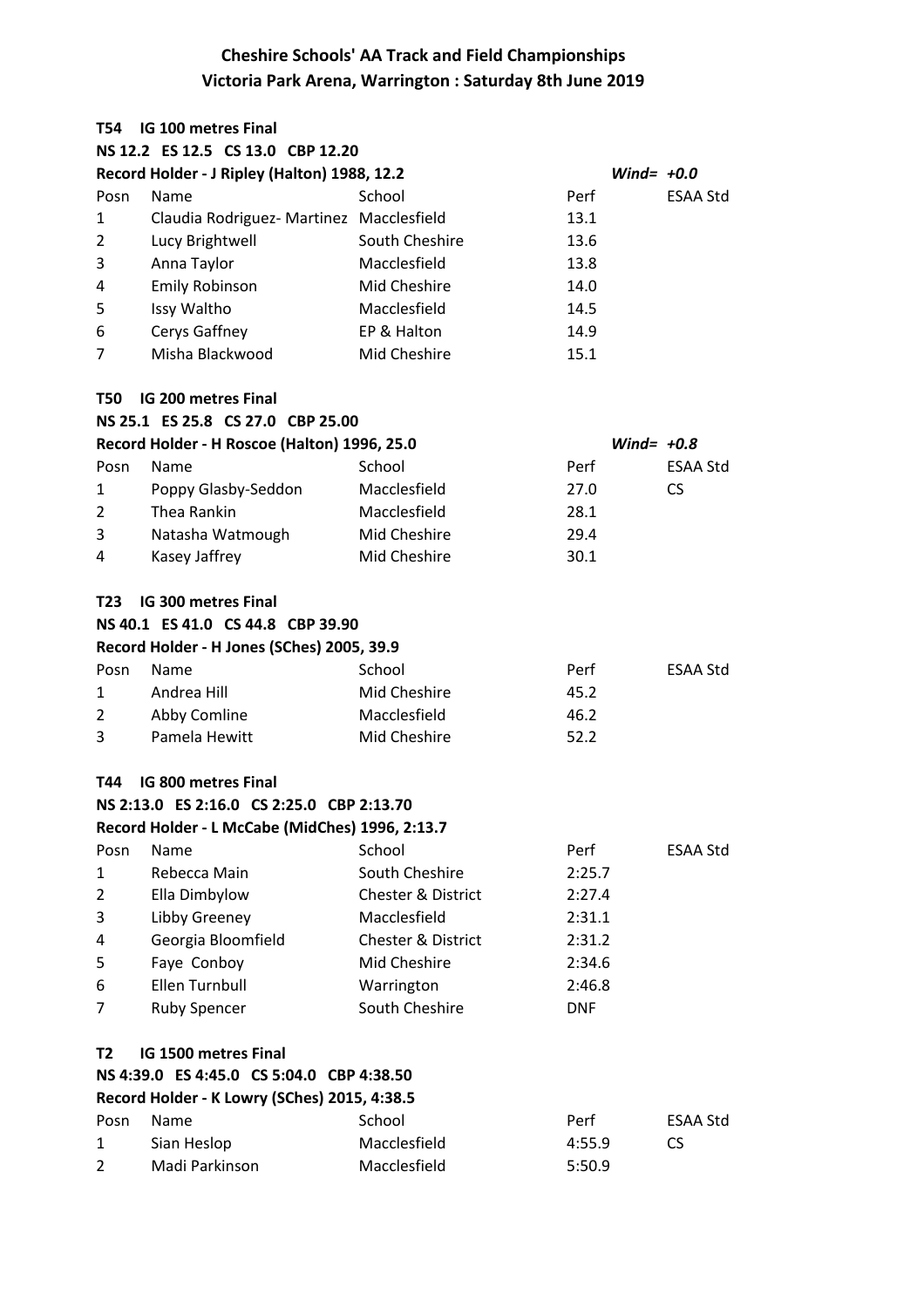| T7             | <b>IG 3000 metres Final</b>                          |                               |         |                 |
|----------------|------------------------------------------------------|-------------------------------|---------|-----------------|
|                | NS 10:10.0 ES 10:20.0 CS 10:50.0 CBP 10:18.20        |                               |         |                 |
|                | Record Holder - Kaitlin Mooney (Sches) 2016, 10:18.2 |                               |         |                 |
| Posn           | Name                                                 | School                        | Perf    | <b>ESAA Std</b> |
| 1              | Eden O'Dea                                           | <b>Chester &amp; District</b> | 10:17.2 | <b>ES/CBP</b>   |
| $\overline{2}$ | Lara Crawford                                        | Macclesfield                  | 10:21.8 | <b>CS</b>       |
| T19            | IG 80 metres Hurdles (76.2cm) Final                  |                               |         |                 |
|                | NS 11.6 ES 12.0 CS 13.0 CBP 11.70                    |                               |         |                 |
|                | Record Holder - S Strong (Macc) 1975, 11.7           |                               |         | Wind= $+1.2$    |
| Posn           | Name                                                 | School                        | Perf    | ESAA Std        |
| 1              | S Whittaker                                          | Macclesfield                  | 12.6    | <b>CS</b>       |
| $\overline{2}$ | <b>Esther Smellie</b>                                | <b>Chester &amp; District</b> | 14.1    |                 |
| 3              | <b>April Oakes</b>                                   | Mid Cheshire                  | 15.5    |                 |
| T1             | IG 300 metres Hurdles (76.2cm) Final                 |                               |         |                 |
|                | NS 45.0 ES 46.4 CS 50.0 CBP 44.90                    |                               |         |                 |
|                | Record Holder - C Esegbona (Sches) 2015, 44.9        |                               |         |                 |
| Posn           | Name                                                 | School                        | Perf    | <b>ESAA Std</b> |
| 1              | <b>Emily Misantoni</b>                               | <b>Chester &amp; District</b> | 47.0    | CS              |
| 2              | Olivia Fowler                                        | South Cheshire                | 49.0    | <b>CS</b>       |
| F24            | <b>IG Long Jump</b>                                  |                               |         |                 |
|                | NS 5.50 ES 5.35 CS 4.80 CBP 5.72                     |                               |         |                 |
|                | Record Holder - A Williams (Chest) 2015, 5.72        |                               |         |                 |
| Posn           | Name                                                 | School                        | Perf    | ESAA Std        |
| $\mathbf{1}$   | Abi Pawlett                                          | <b>Chester &amp; District</b> | 5.43    | ES              |
| 2              | Sophia Rowlinson                                     | Warrington                    | 4.09    |                 |
| 3              | Lucy McCann                                          | Mid Cheshire                  | 3.88    |                 |
| 4              | <b>Abbey Collins</b>                                 | Mid Cheshire                  | 3.73    |                 |
| 5              | <b>Emily Collins</b>                                 | Warrington                    | 3.60    |                 |
| 6              | <b>Ruby Tickle</b>                                   | Mid Cheshire                  | 3.40    |                 |
| <b>F22</b>     | IG High Jump                                         |                               |         |                 |
|                | NS 1.70 ES 1.64 CS 1.52 CBP 1.74                     |                               |         |                 |
|                | Record Holder - C Wright (MidChes) 2000, 1.74        |                               |         |                 |
| Posn           | Name                                                 | School                        | Perf    | <b>ESAA Std</b> |
| 1              | <b>Esme Nancollis</b>                                | Mid Cheshire                  | 1.25    |                 |
| F8             | <b>IG Triple Jump</b>                                |                               |         |                 |
|                | NS 11.20 ES 10.90 CS 10.00 CBP 11.52                 |                               |         |                 |
|                | Record Holder - H Hewitson (MidChes) 2006, 11.52     |                               |         |                 |
| Posn           | Name                                                 | School                        | Perf    | ESAA Std        |
| 1              | Lucy Robinson                                        | Macclesfield                  | 11.44   | <b>NS</b>       |
| 2              | Simar Hare                                           | Mid Cheshire                  | 9.91    |                 |
| 3              | Lilly Fern                                           | Macclesfield                  | 8.66    |                 |
| 4              | Jessica Phillips                                     | Mid Cheshire                  | 8.05    |                 |
| 5              | Jazmin Adebisi                                       | Mid Cheshire                  | 7.98    |                 |
| 6              | Lottie Pottinger                                     | Macclesfield                  | 7.03    |                 |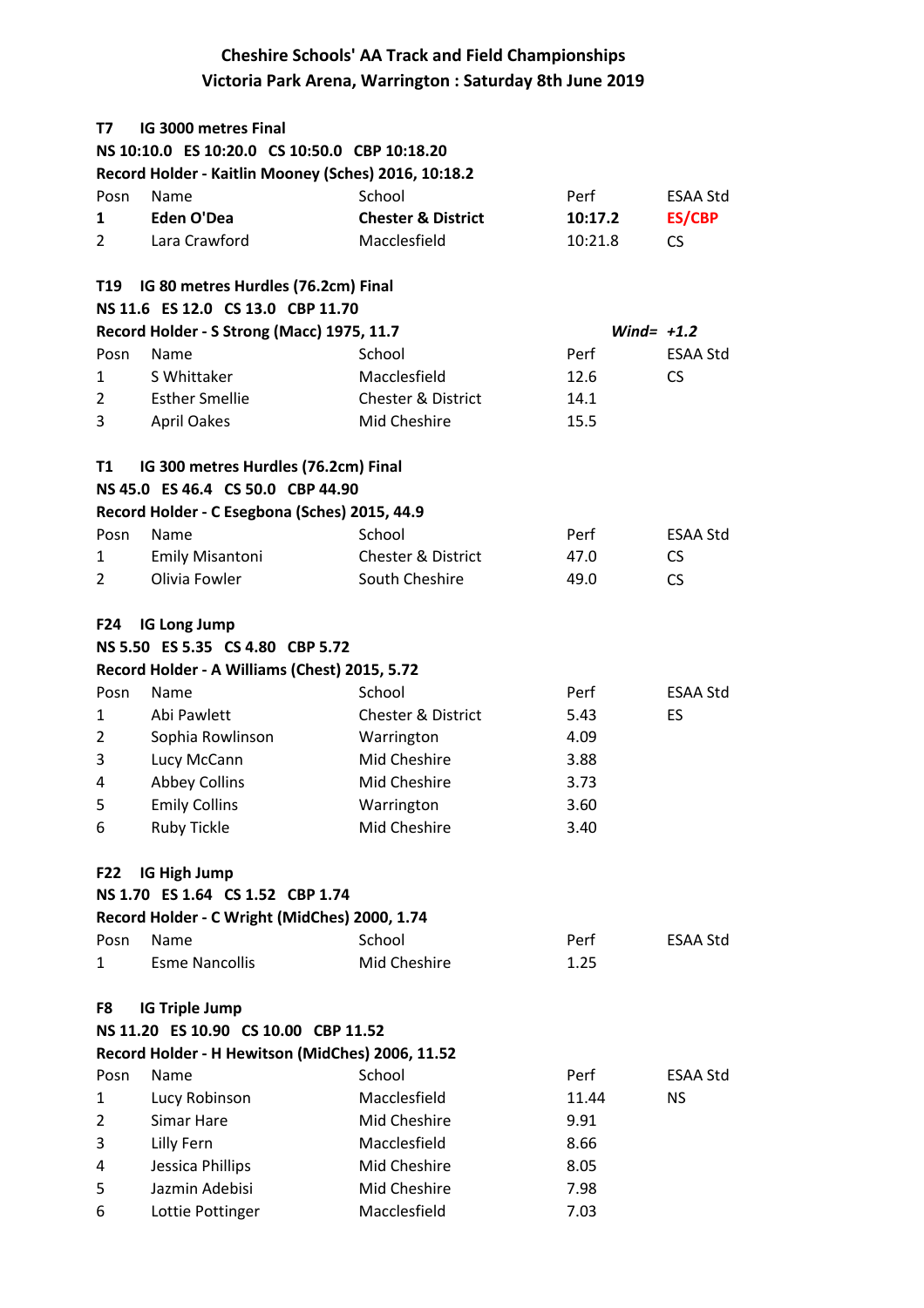#### F34 IG Shot 3Kg

|                                   | NS 12.70 ES 11.60 CS 10.00 CBP 11.08                               |                               |              |          |  |  |
|-----------------------------------|--------------------------------------------------------------------|-------------------------------|--------------|----------|--|--|
|                                   | Record Holder - S McGonigle (ElPort) 2015, 11.08                   |                               |              |          |  |  |
| Posn                              | Name                                                               | School                        | Perf         | ESAA Std |  |  |
| 1                                 | Anna Howman                                                        | Mid Cheshire                  | 8.25         |          |  |  |
| 2                                 | Caera Hannah                                                       | Macclesfield                  | 7.88         |          |  |  |
| 3                                 | Rebecca Johnson                                                    | Mid Cheshire                  | 7.79         |          |  |  |
| 4                                 | Zara Eardrey                                                       | South Cheshire                | 7.74         |          |  |  |
| 5                                 | <b>Rhea Yalaraks</b>                                               | <b>Chester &amp; District</b> | 7.53         |          |  |  |
| <b>F33</b>                        | IG Javelin 500g                                                    |                               |              |          |  |  |
|                                   | NS 41.00 ES 38.00 CS 33.00 CBP 46.34                               |                               |              |          |  |  |
|                                   | Record Holder - Emma Howe (Chest) 2017, 46.34                      |                               |              |          |  |  |
| Posn                              | Name                                                               | School                        | Perf         | ESAA Std |  |  |
| 1                                 | Megan Henshall                                                     | Mid Cheshire                  | 32.47        |          |  |  |
| 2                                 | Hannah Ford                                                        | Mid Cheshire                  | 25.42        |          |  |  |
| 3                                 | Emma Jackson                                                       | Macclesfield                  | 24.65        |          |  |  |
| 4                                 | Maldini Simic                                                      | Macclesfield                  | 24.05        |          |  |  |
| 5                                 | Jessica Ellis                                                      | Mid Cheshire                  | 19.95        |          |  |  |
| <b>F11</b>                        | <b>IG Discus 1Kg</b>                                               |                               |              |          |  |  |
|                                   | NS 37.00 ES 33.00 CS 27.00 CBP 45.10                               |                               |              |          |  |  |
|                                   | Record Holder - V Watson 1975, 45.10                               |                               |              |          |  |  |
| Posn                              | Name                                                               | School                        | Perf         | ESAA Std |  |  |
| 1                                 | Liliana Carey                                                      | Macclesfield                  | 22.07        |          |  |  |
| $\overline{2}$                    | Jasmine Blackwood                                                  | Mid Cheshire                  | 18.33        |          |  |  |
| 3                                 | Cara Owen                                                          | <b>Chester &amp; District</b> | 17.85        |          |  |  |
| 4                                 | Millie Hunter                                                      | Mid Cheshire                  | 16.41        |          |  |  |
| 5                                 | Katie Darmon                                                       | South Cheshire                | 15.86        |          |  |  |
| 6                                 | Saskia Steiger                                                     | Macclesfield                  | 14.99        |          |  |  |
| F4                                | <b>IG Hammer 3Kg</b>                                               |                               |              |          |  |  |
|                                   | NS 53.00 ES 48.00 CS 38.00 CBP 50.70                               |                               |              |          |  |  |
|                                   | Record Holder - Evie Tipping (MChes), 2018, 50.70                  |                               |              |          |  |  |
| Posn                              | Name                                                               | School                        | Perf         | ESAA Std |  |  |
| 1                                 | <b>Evie Tipping</b>                                                | Mid Cheshire                  | 50.65        | ES       |  |  |
| <b>SG 100 metres Final</b><br>T33 |                                                                    |                               |              |          |  |  |
|                                   | NS 12.1 ES 12.4 CS 13.0 CBP 12.00                                  |                               |              |          |  |  |
|                                   | Record Holder - A Wilson (Macc) 1975, R Bulpitt (ElPort) 1988, 12. |                               | Wind= $+0.4$ |          |  |  |
| Posn                              | Name                                                               | School                        | Perf         | ESAA Std |  |  |
| 1                                 | <b>Emma Davies</b>                                                 | Warrington                    | 13.4         |          |  |  |
| T36                               | <b>SG 400 metres Final</b>                                         |                               |              |          |  |  |
|                                   | NS 57.0 ES 58.3 CS 61.0 CBP 56.60                                  |                               |              |          |  |  |
|                                   | Record Holder - H Jones (SChes) 2006, 56.6                         |                               |              |          |  |  |
| Posn                              | Name                                                               | School                        | Perf         | ESAA Std |  |  |
| $\mathbf{1}$                      | Elizabeth McMahon                                                  | <b>Chester &amp; District</b> | 65.0         |          |  |  |
| 2                                 | Lily Moorhouse                                                     | Mid Cheshire                  | 71.1         |          |  |  |